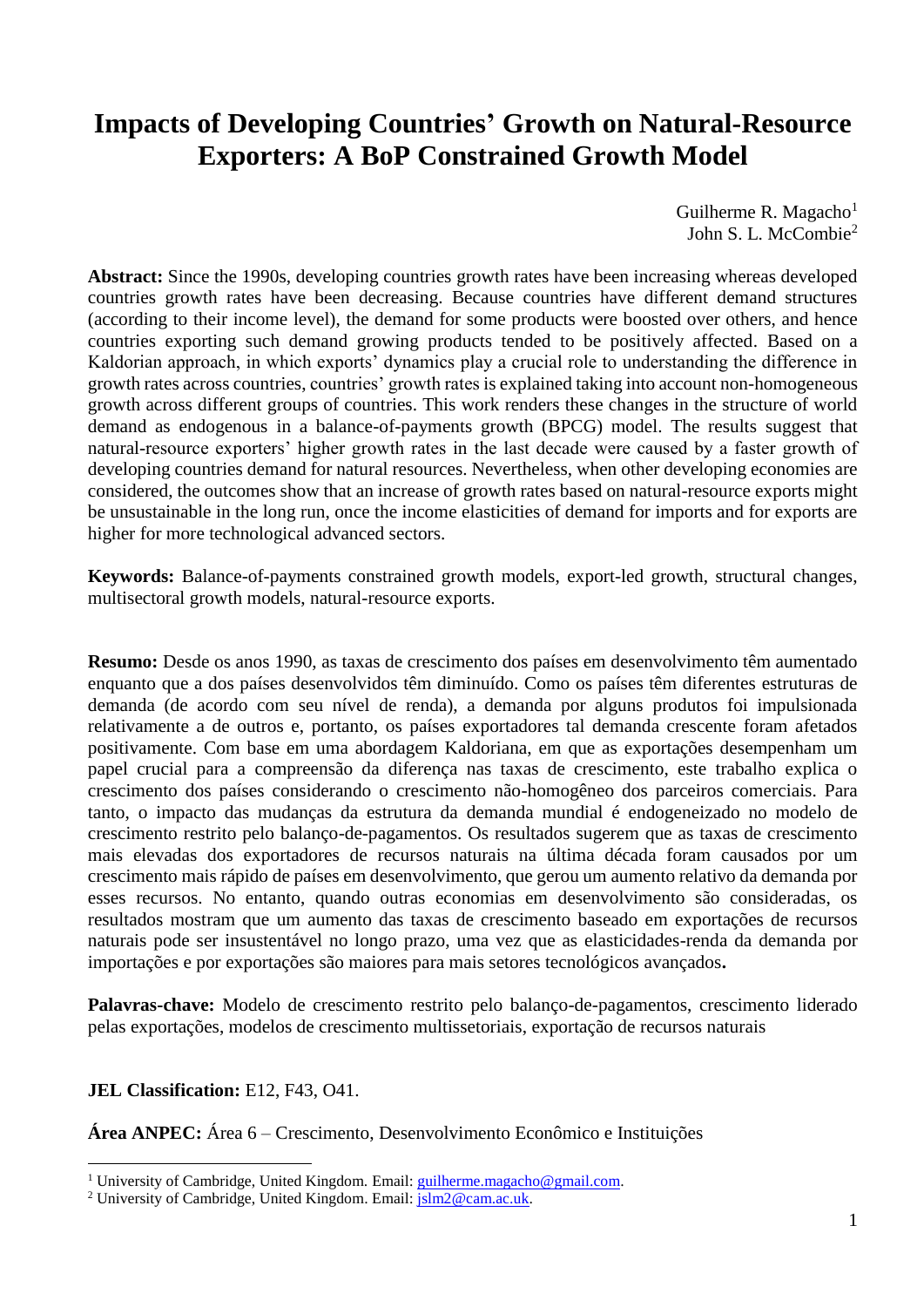## **1. Introduction**

The world's structure of production has deeply changed in terms of localisation since the 1990s. Although the worldwide annual growth rate fell from 4.1% between 1960 and 1990 to 2.7% from then on, this change differs significantly when high-income countries are compared to low and middleincome countries. According to the WB-WDI, the annual growth rate in the group of high-income countries fell from 4.1% to 2.1%, while low and middle-income countries experienced an increase in their annual growth rates from 4.5% to 5.0% over the same period. Considering the 2000s alone, the differences are even greater: the annual growth rate in the high income countries dropped to 1.6%, while that among low and middle-income countries rose to 6.0%, as can be seen in Table 1:

|           |                    | rable $I - A$ linual growm rate per group or countries |       |  |  |  |
|-----------|--------------------|--------------------------------------------------------|-------|--|--|--|
|           | <b>High income</b> | Low and middle income                                  | World |  |  |  |
| 1960s     | 5.3%               | 5.1%                                                   | 5.3%  |  |  |  |
| 1970s     | 3.6%               | 5.3%                                                   | 3.8%  |  |  |  |
| 1980s     | 3.3%               | 3.1%                                                   | 3.2%  |  |  |  |
| 1990s     | 2.7%               | 3.8%                                                   | 2.9%  |  |  |  |
| 2000s     | 1.6%               | 6.0%                                                   | 2.5%  |  |  |  |
| 1960-1990 | 4.1%               | 4.5%                                                   | 4.1%  |  |  |  |
| 1990-2010 | 2.1%               | 4.9%                                                   | 2.7%  |  |  |  |

| Table $1 -$ Annual growth rate per group of countries |  |
|-------------------------------------------------------|--|
|-------------------------------------------------------|--|

Source: World Development Indicators, World Bank

Thereby, since the 1990s, developing countries growth rates have been increasing whereas developed countries growth rates have been decreasing. Because countries have different demand structures (according to their income level), the faster growth of developing countries has promoted a structural change in world demand as a whole. As the demand for some products were boosted over others, countries exporting such demand growing products tended to be positively affected. One could expect, for example, that an acceleration of the Chinese growth relatively to the US will stimulate the demand for minerals and food over the demand for electronic appliances. Hence, countries that export minerals and food predominantly are benefited, whilst those exporting electronics might face a negative impact. In sum, the dynamics of a country exports essentially depends on its sectoral structure together with the difference among trading partners growth rates.

Based on a Kaldorian approach, in which exports' dynamics play a crucial role to understanding the difference in growth rates across countries, this work wishes to explain countries' growth rates taking into account that non-homogeneous growth across different groups of countries has been an important issue since the 1990s, such as discussed before. The aim of the work is to render these changes in the structure of world demand as endogenous in a balance-of-payments growth (BPCG) model. This model explains countries' growth rates through income elasticities of demand for imports and exports, and thus taking into account different income elasticities according to commercial partners is a possible source of explanation for the impact of these structural changes.

According to the BPCG model, economic growth is constrained by countries' capability to import, and its long-term growth rate is given by the ratio between the growth of exports and the elasticity of imports (Thirlwall, 1979; McCombie and Thirlwall, 1994). Further on, more complex versions of Thirlwall's model have objected to provide more precise interpretations on this phenomenon by analysing countries' growth from various perspectives and by incorporating other factors such as capital influx and interest payments. Two direct extensions of Thirlwall's model developed in the 2000s are specifically related to the model developed in this work. First, based on the theoretical model developed by McCombie (1993), Nell (2003) presents a multilateral BPCG model to explain how trading partners can affect the exports of a country. Moreover, Araujo and Lima (2007) develops a multisectoral version of this model in order to explain how changes in the sectoral structure of exports and imports affect countries' long-term growth rates. However, these models are not able to take account of the impacts of structural changes in the world demand on countries' long-term growth rates.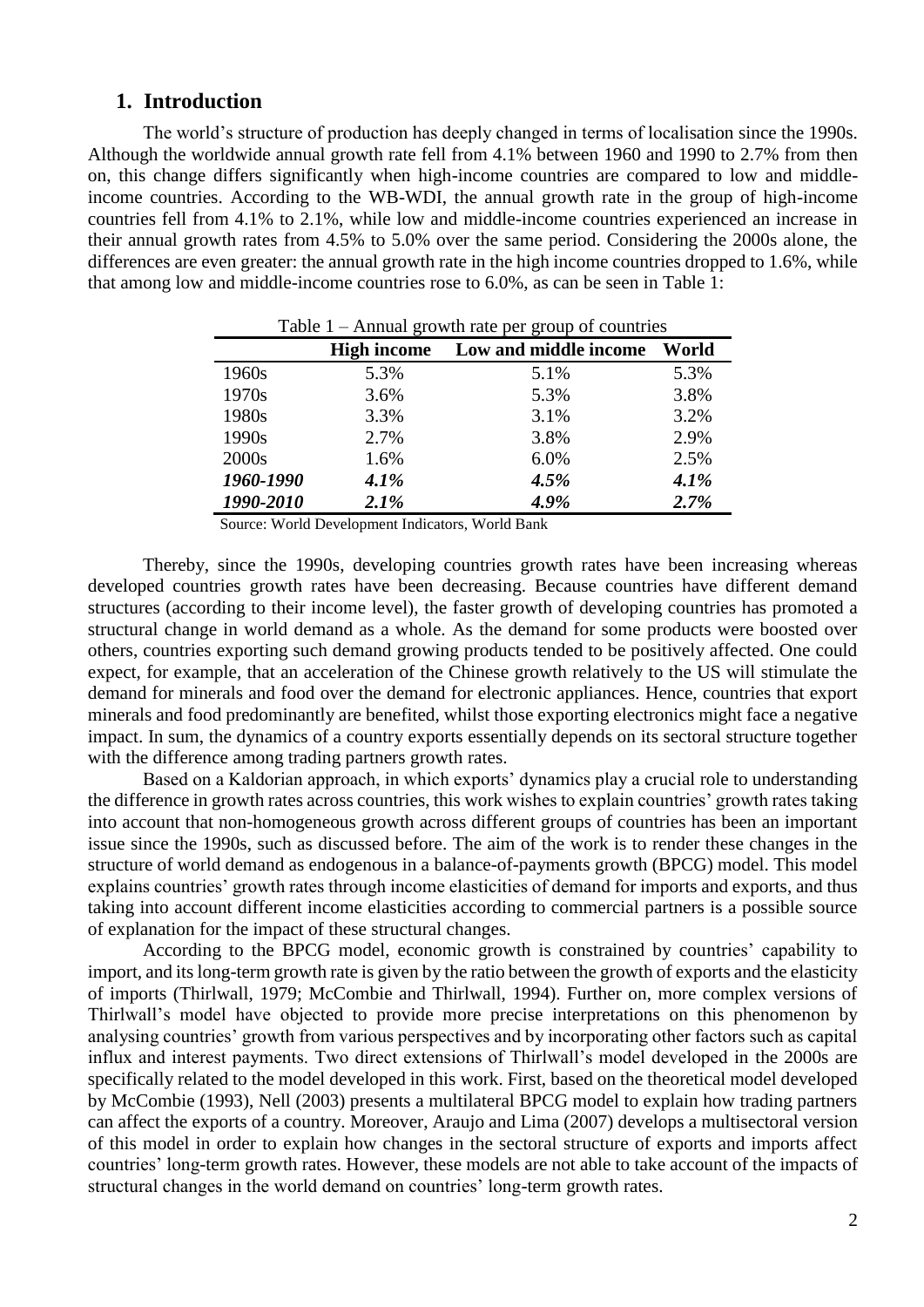With the aim of rendering the impacts of (structural) changes in world demand as endogenous, this work develops a version of the BPCG model that is both multisectoral and multilateral. This approach is capable of considering the difference among trade partners' growth rates on countries' exports. Being multilateral, the model regards the effect of different growth rates among countries in different stages of development. Moreover, a multisectoral model is needed because, once these partners are growing at different paces, it affects the sectoral structure of the world demand and, consequently, the sectoral structure of countries' exports.

After presenting the model theoretically, it is applied to Latin American and Asian economies. This empirical analysis enables us to compare the recent growth pattern of two distinct groups of countries: one that is mainly a natural-resource exporter (Latin America) and the other that exports manufactured goods mostly (Asia). This purpose of this investigation is to discusses whether the impact of these changes in world demand have had structural and permanent effects on countries' growth rates or, alternatively, whether they are only conjectural and not sustainable in the long-run. Latin-American countries' growth in the 2000s was directly related to the growth in the demand for natural resources. The acceleration of the developing countries' growth rates, particularly in Asia, has increased the world demand for food and minerals, which has relaxed the balance-of-payment constraints of natural-resource exporters. As a result, one of the most important restrictions on South American economic growth in the last two decades may have been significantly reduced. From this perspective, the model developed here considers the impact of a faster growth of developing economies on countries' exports to explain why natural resource exporters have been lately achieving higher growth rates. Furthermore, the model is also used to evaluate the sustainability of these higher growth rates in the long run.

This work is divided into five sections. After this introduction, Section 2 presents the first BPCG model developed by Thirlwall (1979) and some extensions related to this work. The third section discusses why these models are not able to explain completely the impacts of such worldwide structural changes and an extension to BPCG models is presented with the aim of rendering the impact of these changes in world demand as endogenous. In the fourth section, the model is applied to Brazilian data in order to investigate the impact of that structural change on its long-term growth, as well as to other developing economies with the aim of comparing the results. Finally, the last section discusses the importance of the model to explain the differences on countries' growth rates, as well as its limitations.

## **2. Thirlwall's model and some extensions**

From a Post-Keynesian perspective the growth rate of a given region is demand-driven. This point of view, which will be considered along this work, implies that differences of growth between countries are not explained by the supply factors, such as in neoclassical and new growth models, but they are mainly explained by the sources of demand. Essentially, in the case of open economies, the primary autonomous source of demand is external demand. Exports increase the income growth through their multiplier effects on the other sources of demand. Furthermore, as exports are the only component of aggregate demand able to generate foreign currency, they allow the growth of other sources of demand without generating balance-of-payments constraint.

Thirlwall (1979) developed the first balance-of-payments constrained growth (BPCG) model. In his paper, he argues that the differences between countries' growth rates are better explained by the Keynesian approach, which stresses the constraints on demand, than the neoclassical approach, which is based on supply factors (Thirlwall, 1979; McCombie and Thirlwall, 2004). He also argues that in the case of open economies, the balance-of-payments is the dominant constraint on demand growth. Therefore, a country's long-term growth rate (where the balance-of-payments equilibrium must be maintained) is given by its ability to increase the growth of exports and reduce the growth of imports. The Thirlwall's model was constructed as follow:

The balance-of-payments equilibrium on current account can be expressed as:

$$
P_{dt}X_t = P_{ft}M_t E_t \quad (1),
$$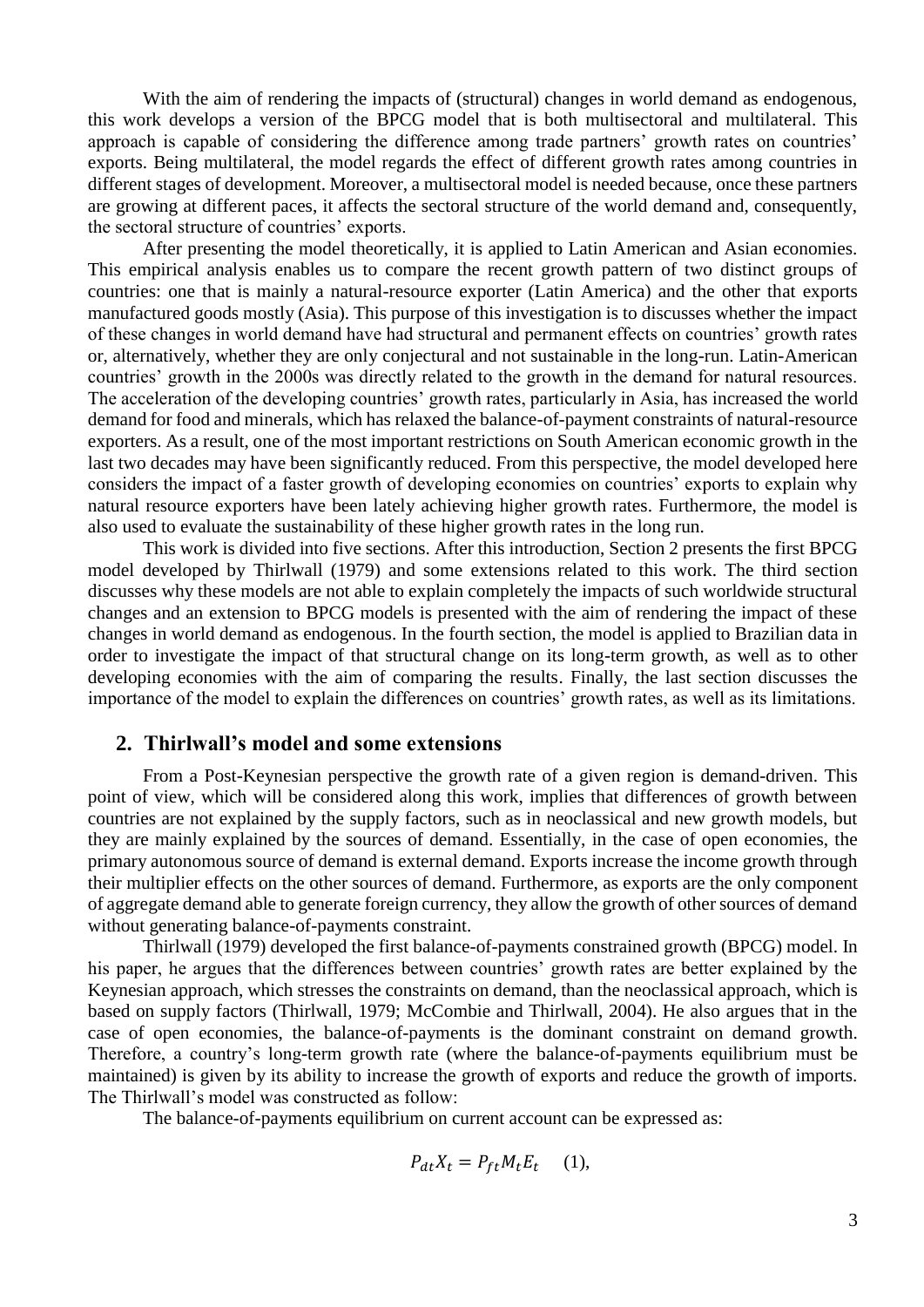where *X* and *M* are the exports and imports, respectively (both in constant prices),  $P_d$  is the export prices in domestic currency,  $P_f$  is the import prices in foreign currency,  $E$  is the exchange rate, and the subscript *t* is time.

Aiming to work with growth rates instead of absolute values this expression is written in its linearized version:

$$
p_{dt} + x_t = p_{ft} + m_t + e_t \quad (2),
$$

where lower-case letters represent rate of changes.

Taking the standard demand theory, imports are expressed as a multiplicative function of the price of imports in domestic prices, the price of import substitutes and the level of domestic income. This expression can be linearized as:

$$
m_t = \psi(p_{ft} + e_t) + \phi p_{dt} + \pi y_t \quad (3),
$$

where  $\psi$  is the price-elasticity of imports,  $\phi$  is the cross-elasticity of imports,  $\pi$  is the income elasticity of imports, and y is the domestic income growth.

Exports can also be expressed as a multiplicative function. Its arguments are the price of demand for exports in foreign prices, the price of goods competitive with exports and the level of world income. A linearized version of this expression is:

$$
x_t = \eta(p_{dt} + e_t) + \delta p_{ft} + \varepsilon z_t \quad (4),
$$

where  $\eta$  is the price-elasticity of exports,  $\delta$  is the cross-elasticity of exports,  $\varepsilon$  is the income elasticity of exports, and y is the world income growth.

Substituting equations (3) and (4) into (2), and solving for  $y_t$ , the balance-of-payments constrained growth rate can be expressed as follow:

$$
y_{Bt} = \frac{p_{dt}(1+\eta-\phi)-p_{ft}(1-\delta+\psi)+\varepsilon(z_t)}{\pi} \quad (5).
$$

Finally, assuming that the own price-elasticities of imports and exports are equal to the crosselasticities, as well as that the relative prices measured in a common currency do not change in the longrun, the BPCG rate can be expressed as:

$$
y_{Bt} = \frac{\varepsilon}{\pi} z_t \quad (6).
$$

This equation shows that the BPCG rate of a country is given by the ratio of the income elasticities of demand for exports and imports multiplied by the rate of growth of world income. This equation is widely known as Thirlwall's law. In his paper, the author applied this equation to a group of several developed countries. Although his econometric method was subsequently contested (McCombie, 1997), the author's results showed that this law is able to explain a significant amount of the growth in the analysed countries.

After Thirlwall's inaugural article, some new models were developed based on his approach. While Thirlwall's model has been able to explain the differences in growth rates among developed countries, some extensions were made to explain different factors that may affect countries' growth rates. Thirlwall and Hussain (1982), for example, extended the model to apply it to developing countries. According to the authors "it must be recognized, though, that developing countries are often able to build up ever-growing current account deficits financed by capital inflows". Thus, Thirlwall's equation was modified to allow for capital flows. The modified model was applied to a group of developing countries,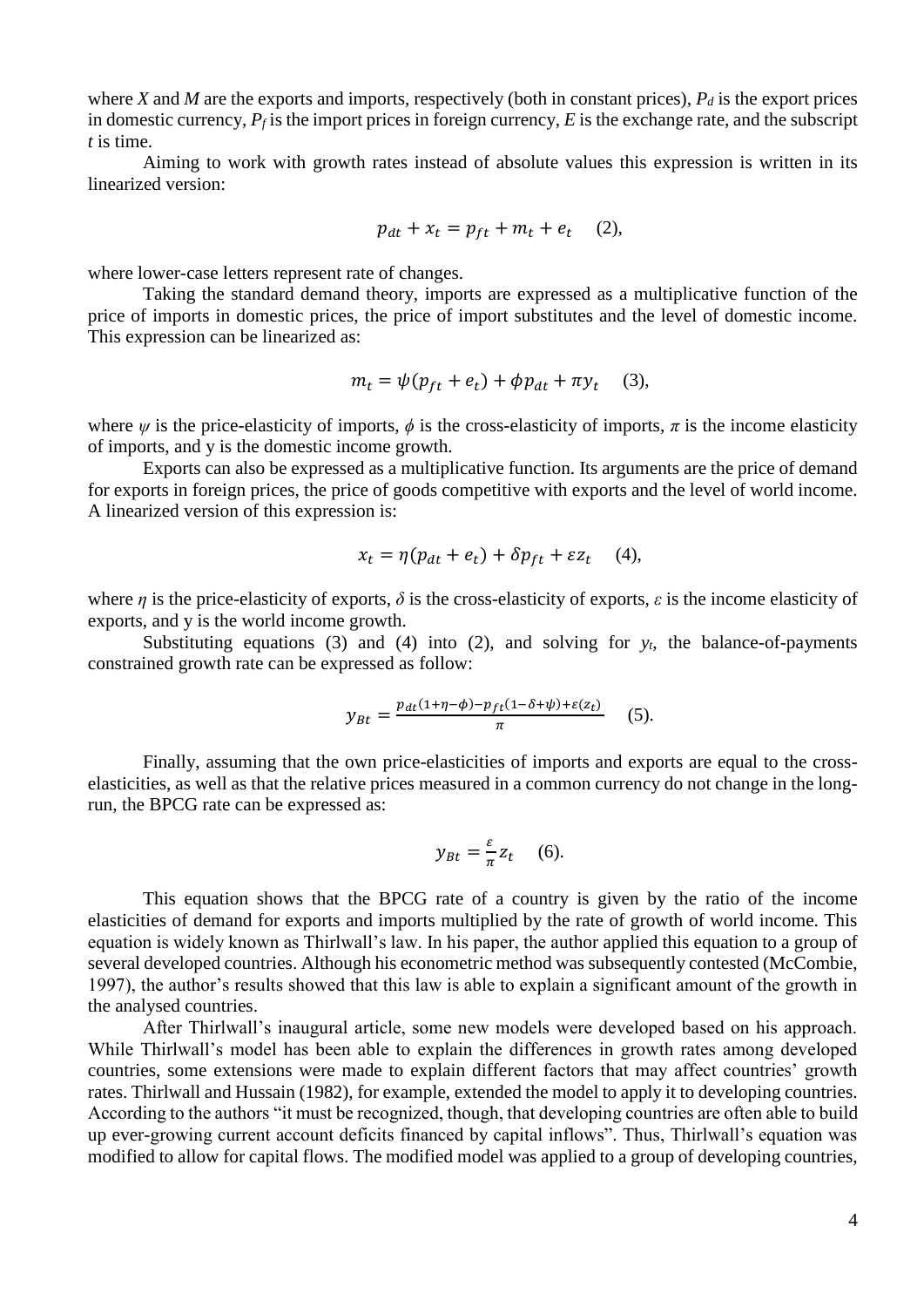and capital flows were shown to be relevant in explaining some of their growth rates, e.g., Brazil, Tunisia, Pakistan and India.

Two direct extensions of Thirlwall's model developed in the 2000s are specifically related to the proposed model that is developed here. First, based on the theoretical model developed by McCombie (1993), Nell (2003) applied the BPCG models to neighbouring regions. Although his model may be criticised, since it considers that a country should have balance-of-payments equilibrium with all trading partners, it provides relevant insights in terms of the importance of considering countries' multilateral relations. The author considered the original model as a specific case where one country has relations with "the rest of the world". Then, he developed a "generalised" version of this model where a country may have multilateral trade relations. He showed that trading partners might affect the exports of a country differently. According to him, "the main finding of the paper is that the policy implications of the 'generalised' BOP growth model present a different perspective compared with the 'specific' BOP model".

In Nell's model, the long-term growth rate of a country is explained by the ratio of the weighted average of exports for each trading partner to the weighted average of income elasticities for imports from each trading partner. Although he has propounded the model for two partners, it may be generalised for *K* partners:

$$
y_{Bt}^a = \frac{\sum_{j=1}^K y_t^j \gamma_t^j \varepsilon_i^j}{\sum_{j=1}^K \phi_t^j \pi_i^j}
$$
 (7),

where  $K$  is the number of trading partners and the index  $j$  is the each partner (country or region), the index *a* is the home country,  $\gamma$  is the share of exports to each partner as a percentage of total country's exports, and  $\phi$  is the share of imports from each partner as a percentage of total country's imports.

Araujo and Lima (2007) proposed the other recent study related to the model developed in this work. The authors extended Thirlwall's original model to explain the importance of changes in the sectoral structure of exports and imports on the long-run growth rate of a country. They used Pasinetti's structural economics dynamic (SED) approach to derive a multisectoral version of Thirlwall's law. In Araujo and Lima's model, the growth rate of a country is directly proportional to the sectoral income elasticities of demand for exports and imports weighted by coefficients that measure the share of each sector in total exports and imports. According to the authors, the main implication of this extension is that "changes in composition of demand or in the structure of production (…) also matter for economic growth". The multisectoral version of BPCG model can be expressed as follow<sup>3</sup>:

$$
y_{Bt} = \frac{z_t \sum_{i=1}^{N} \gamma_t^i \varepsilon_t^i}{\sum_{j=1}^{N} \phi_t^i \pi_t^i}
$$
 (8),

where *N* is the number of sectors and the index *i* is each sector,  $\varepsilon$  and  $\pi$  are the income elasticity of demand for exports and imports of each sector, respectively,  $\gamma$  is the share of exports of each sector, and  $\phi$  is the share of imports of each sector.

## **3. Incorporating world structural changes into BPCG models**

<u>.</u>

Although the models developed by Nell (2003) and Araujo and Lima (2007) are relevant in explaining certain issues related to the differences in countries' growth rates, they have to be extended to evaluate the impacts of non-homogeneous growth across countries on the structure of world imports. These models do not consider the impacts of structural changes in world demand to be endogenous. On the one hand, the multisectoral version of the BPCG model (Araujo and Lima, 2007) assumes that elasticities are only affected by changes in the composition of imports and exports, and thus differences

<sup>&</sup>lt;sup>3</sup> Although the multisectoral version of BPCG was developed by Araujo and Lima (2007), this expression is based on Setterfield's (2011) version of their model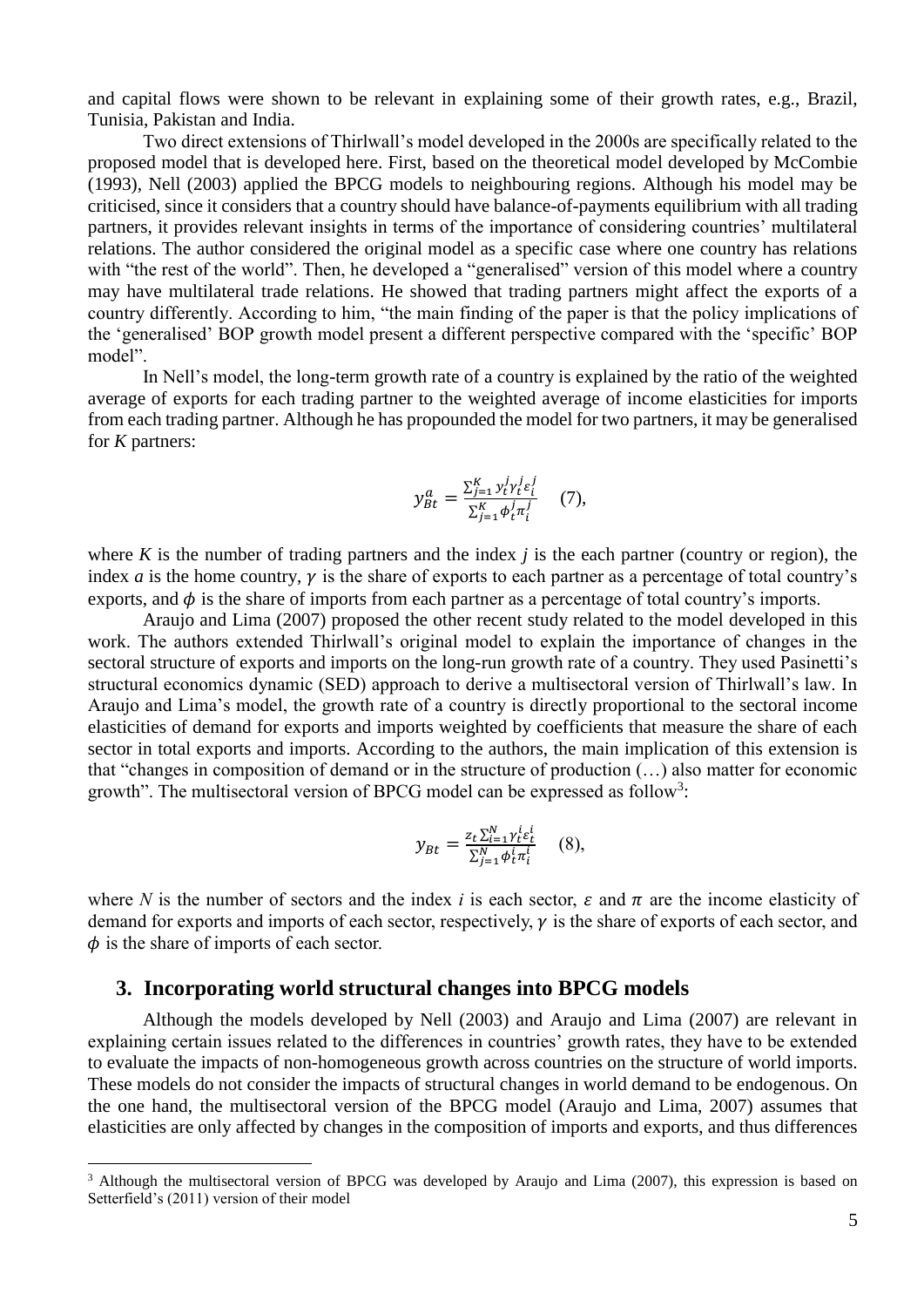in growth rates between a country's trading partners do not affect growth. On the other hand, the multilateral BPCG model (Nell, 2003) do not consider the effect of non-homogeneous growth in the world economy on the sectoral structure of world demand. The latter model considers the impact of different growth rates across trading partners, but not from a sectoral perspective. However, a relevant consequence of different growth across trading partners is that they affect the sectoral composition of world demand, and thus the sectoral income elasticities of demand. As argued by Pasinetti (1981) and Cornwall (1977), income grow affects demand because consumers move through a 'commodity hierarchy' in which different goods have different income elasticities of demand in different levels of income.

Thereby, non-homogeneous growth across trading partners according to their income levels may directly affect a country's growth rate, once it affects the world's import structure (according to their income elasticities for imports) and thus this country's exports. Consequently, a country's export growth rate (and thus the balance-of-payment constrained growth rate) depends on the sectoral structure of exports, as suggested by Araujo and Lima (2007), but it also depends on the difference between the growth rates of its trading partners. Hence, a new model has to be developed and studied in depth to understand the impact of global structural changes in the 2000s on countries' long-term growth rates. The multisectoral Thirlwall's law has to be extended to a model that considers the impact of different growing trajectories across trading partners on countries' exports, and thus on their balance-of-payments constraints.

Thereby, to model structural changes in world demand and their impact on exports as endogenous, the two extensions of Thirlwall's model previously described will be combined in the construction of this new model. Both the multisectoral model (Araujo and Lima, 2007) and multilateral model (Nell, 2003) will be considered together with the aim of investigating the impact of different growth rates of trading partners on countries' sectoral structure of exports and thus on their growth rates. In this new model, the income elasticity of demand for exports is divided into the income elasticities of demand for exports across sectors and trading partners. The export growth is given by the weighted income elasticities multiplied by the growth rate of each trading partner. This division enables the model to distinguish the impacts of the growth rates of different trading partners on a country's BPCG.

Let's start by considering 2 goods and 3 countries:

- Goods: (*1*) primary, and (*2*) secondary

<u>.</u>

- Countries: (*a*) home country, (*d*) developed, and (*u*) underdeveloped

The total imports of the country *a* can be written as:

$$
M_{at} = M_{at}^{1d} + M_{at}^{2d} + M_{at}^{1u} + M_{at}^{2u} = \sum_{j=i}^{2} \sum_{i=1}^{2} M_{at}^{ij} \quad (9)
$$

where *M* is the imports of the home country (in the subscript) from its trading partner (in the superscript). The indices *i*, *j* and *t* represent the goods, the trading partners and each period of time, respectively.

Taking the standard demand theory, the import demand function of the home country is given as  $follow<sup>4</sup>:$ 

$$
M_{at}^{ij} \equiv \left(\frac{P_{at}^i E_{at}^j}{P_{jt}^i}\right)^{\psi_a^{ij}} Y_{at}^{\pi_a^{ij}} \quad (10),
$$

where *P* is the price of *i* in the country in the subscript  $(a \text{ or } j)$ , *E* is the exchange rate between *a* and *j*,  $\psi$  is the price-elasticity of demand for imports, and  $\pi$  is the income elasticity of demand for imports.

Considering that relative prices measured in domestic currency do not change over time, country *a*'s import growth rate of each good *i* from each country *j* can be written as:

<sup>&</sup>lt;sup>4</sup> For simplicity, price-elasticities of substitution between goods is not taken into account. Although it is not negligible, prices do not play any role in Thirlwall's model in the long run, and thus it does not change the results.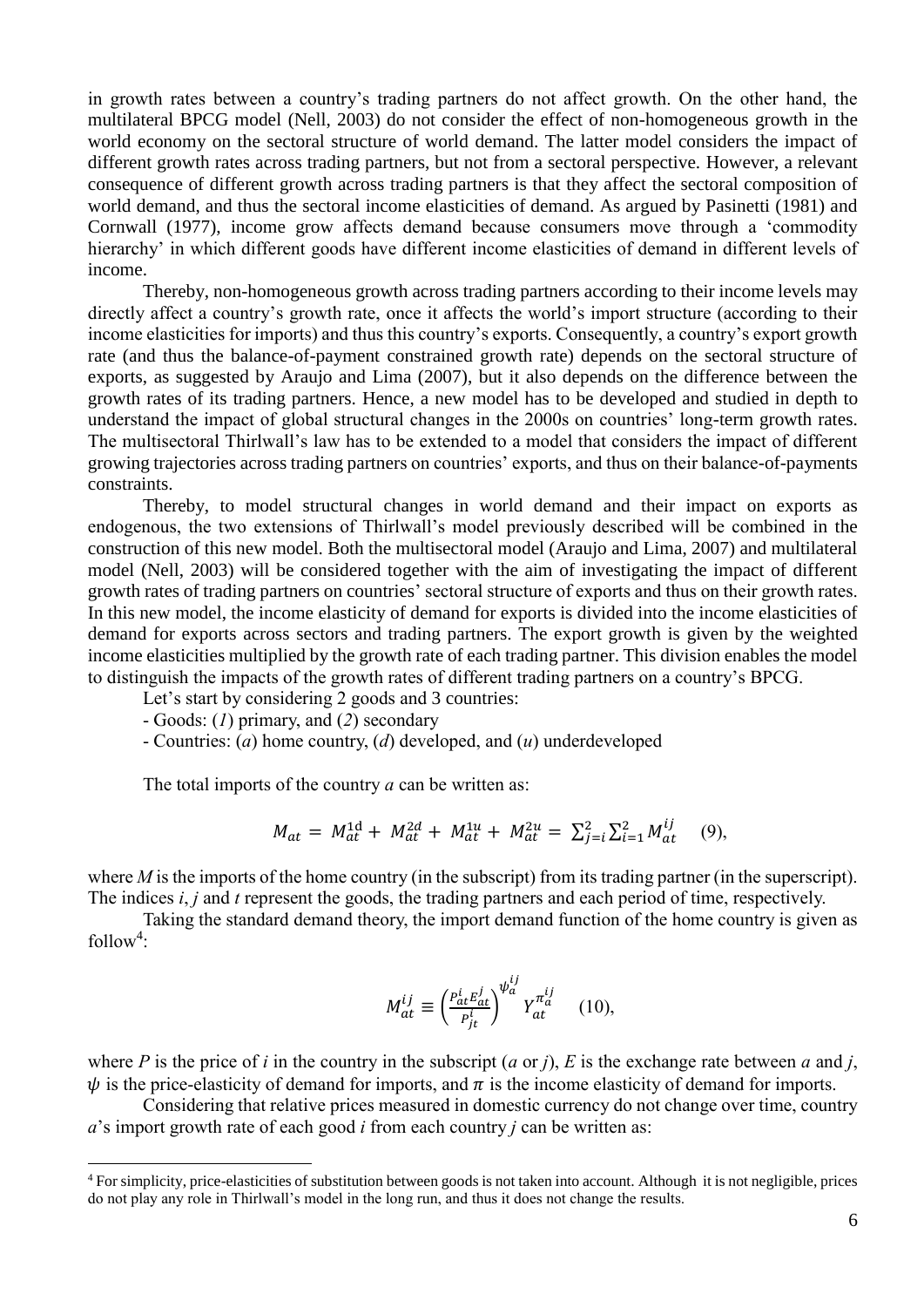$$
m_{at}^{ij} = \pi_a^{ij} y_{at} \quad (11),
$$

where lower cases mean growth rates.

The total import growth is the weighted average of the import growth of each sector *i* from each country *j* in the period *t*:

$$
m_{at} = \gamma_{at}^{1d} \pi_a^{1d} y_{at} + \gamma_{at}^{1u} \pi_a^{1u} y_{at} + \gamma_{at}^{2d} \pi_a^{2d} y_{at} + \gamma_{at}^{2u} \pi_a^{2u} y_{at} =
$$
  

$$
= \sum_{j=1}^2 \sum_{i=1}^2 \gamma_{at}^{ij} \pi_a^{ij} y_{at} = y_{at} \sum_{j=1}^2 \sum_{i=1}^2 \gamma_{at}^{ij} \pi_a^{ij}
$$
 (12),

where  $\gamma$  is the share of imports of each sector *i* and country *j* in the total imports of *a* in each period:

$$
\gamma_{at}^{ij} = \frac{M_{at}^{ij}}{M_{at}} \quad (13).
$$

The import growth of the other countries can be obtained by analogy to (12):

$$
m_{dt} = \gamma_{dt}^{1a} \pi_d^{1a} y_{dt} + \gamma_{dt}^{1u} \pi_d^{1u} y_{dt} + \gamma_{dt}^{2a} \pi_d^{2a} y_{dt} + \gamma_{dt}^{2u} \pi_d^{2u} y_{dt}
$$
 (14), and  

$$
m_{ut} = \gamma_{ut}^{1a} \pi_u^{1a} y_{ut} + \gamma_{ut}^{1d} \pi_u^{1d} y_{ut} + \gamma_{ut}^{2a} \pi_u^{2a} y_{ut} + \gamma_{ut}^{2d} \pi_u^{2d} y_{ut}
$$
 (15).

Note that imports growth of the countries *d* and *u* from the country *a* are equal to the export growth of *a* to *d* and *u*, respectively. Thus, the export growth of the domestic country can be written as the weighted average of the imports of the *d* and *u* from *a*:

$$
x_{at} = \phi_{at}^{1d} \pi_d^{1a} y_{dt} + \phi_{at}^{2d} \pi_d^{2a} y_{dt} + \phi_{at}^{1u} \pi_u^{1a} y_{ut} + \phi_{at}^{2u} \pi_u^{2a} y_{ut} =
$$
  

$$
= \sum_{j=1}^2 \sum_{i=1}^2 \phi_{at}^{ij} \pi_{ji}^{ia} y_{jt} = \sum_{j=1}^2 y_t^j \sum_{i=1}^2 \phi_{at}^{ij} \pi_{ji}^{ia} \qquad (16),
$$

where  $\phi$  is the share of each sector *i* of each country *j* in the total exports of *a* in each the period:

$$
\phi_{ijt}^a = \frac{x_{jit}^a}{x_t^a} \quad (17).
$$

Finally, considering that income elasticity of demand for imports from country *j* to *a* is equal to income elasticity of demand for exports from country *a* to *j*, the 2 goods and 3 countries BPCG rate (Thirlwall's law) for the home country can be written as:

$$
y_{B_{at}} = \frac{\sum_{j=1}^{2} y_{jt} \sum_{i=1}^{2} \phi_{at}^{ij} \epsilon_{ai}^{ij}}{\sum_{j=1}^{2} \sum_{i=1}^{2} y_{at}^{ij} \tau_{ai}^{ij}} \qquad (18).
$$

where  $\varepsilon$  is the income elasticity of demand for exports.

The generalised model for *N* goods and *K* trading partners is given by:

$$
y_{Bat} = \frac{\sum_{j=1}^{K} y_{jt} \sum_{i=1}^{N} \phi_{at}^{ij} \epsilon_{ai}^{ij}}{\sum_{j=1}^{K} \sum_{i=1}^{N} y_{at}^{ij} \tau_{ai}^{ij}} \qquad (19).
$$

Furthermore, if we consider the income elasticity of demand for imports ( $\pi$ ) of each country to be independent from the country that they come from, which is reasonable as the aim of this work is to analyse the impacts of structural changes in world demand on countries' exports, a simplified model is given by: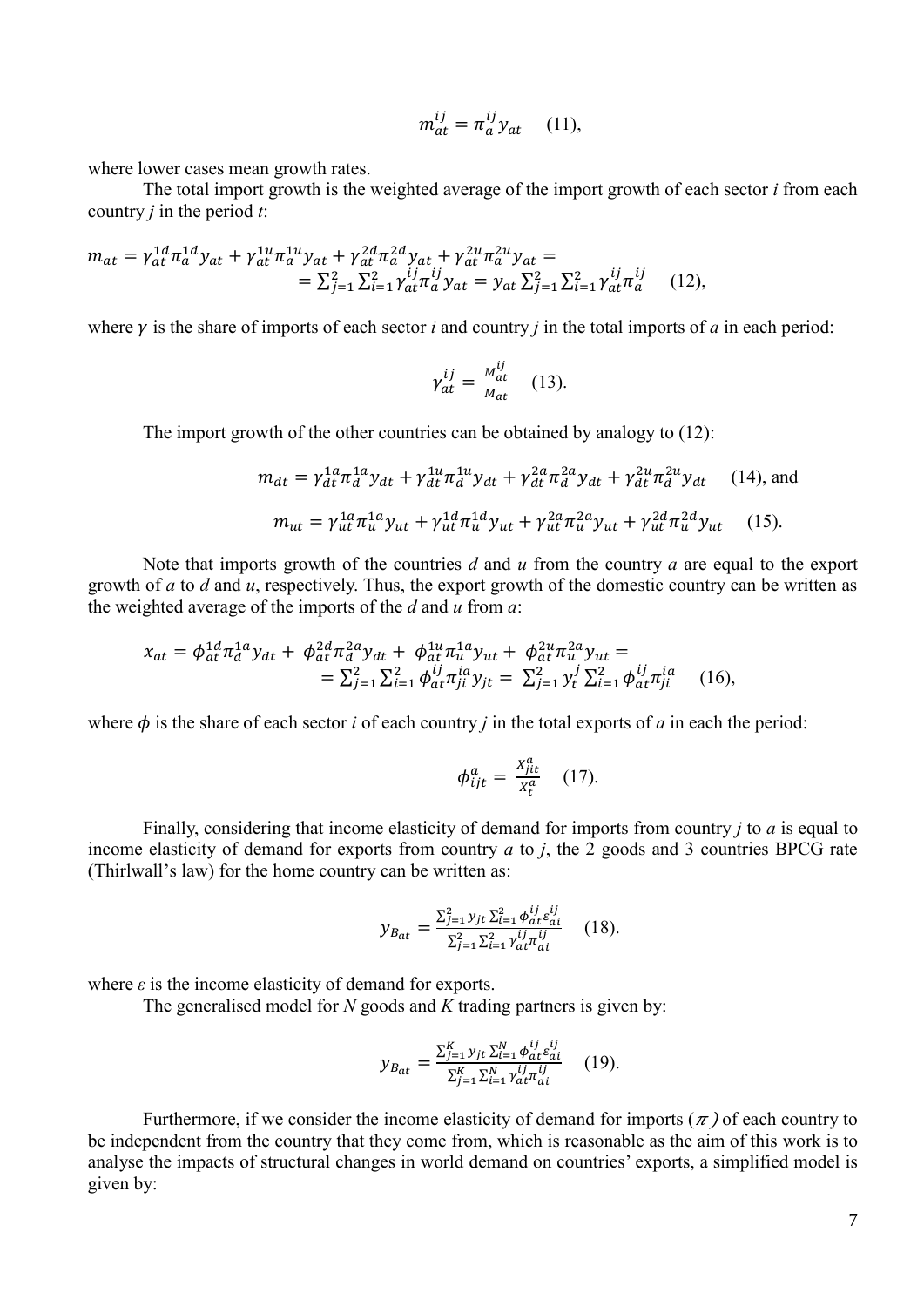$$
y_{B_{at}} = \frac{\sum_{j=1}^{K} y_{jt} \sum_{i=1}^{N} \phi_{at}^{ij} \epsilon_{ai}^{ij}}{\sum_{i=1}^{N} \gamma_{at}^{i} \pi_{ai}^{i}} \quad (20).
$$

Alternatively, by defining  $\theta_{jt}$  as the growth rate of trading partner *j* over the world growth rate<sup>5</sup>, the model can be rearranged as follow:

$$
y_{B_{at}} = \frac{\sum_{j=1}^{K} \sum_{i=1}^{N} \theta_{jt} \phi_{at}^{ij} \varepsilon_{ai}^{ij}}{\sum_{i=1}^{N} \gamma_{at}^{i} \pi_{ai}^{i}} z_{t}
$$
 (21).

Equation (21) shows explicitly how the non-homogeneous growth rates among trading partners affect the home country's long-term growth.

Thus, we have that the long-term growth rate (given by the BPCG rate) depends on the country's structure of imports and exports, as suggested by Araujo and Lima's model, but it also depends on the difference in growth rate among trading partners. In their multisectoral model, a country may achieve a higher growth rate by increasing exports of sectors with high income-elasticities or by reducing their imports. In the model developed here, a country may also grow faster due to an increase in trading partners' growth rates. This second engine takes place when the partners that are experiencing the faster growth demand relatively more of the goods exported by the home country, resulting in a higher BPCG rate. Therefore, based on the model developed here, it is possible to evaluate whether, during the 2000s, the faster growth of developing countries (relatively to developed countries) had structural and permanent impacts on the growth rate of natural resources exporters.

## **4. Data, econometric method and empirical results**

The aim of this section is to estimate the model presented in the last section using developing countries data and to compare the results with those obtained by some empirical application of multisectoral models, such as in Gouvea and Lima (2010). However, before doing so, some initial explanations in terms of methods and data are presented in the following subsection.

#### 4.1. Data and sectoral classification

Once it was assumed that the main source of changes in world demand comes from differences in growth rates among countries with diverse income levels, this section divides the trading partners of each country under consideration into "high income level countries" (HIC) and "low and middle income level countries"  $(LIC)^6$ . Although this division is a generalisation of a more complex process, it makes the model capable of considering the above mentioned structural changes in world demand.

Regarding the sectoral division, two approaches are employed.

Firstly, the Broad Economic Categories (BEC) classification is used to analyse the elasticities according to categories of demand. According to this classification, sectors of the *Standard International Trade Classification (SITC), Rev. 1* are grouped into: large economic classes of commodities, distinguishing foods, industrial supplies, capital equipment, consumer durables and consumer nondurables. As a matter of simplification, the following analysis aggregates these sectors in only three groups: (1) Natural Resources (NR) – commodities, distinguishing foods and industrial suppliers; (2) Consumption Goods (CG) – consumer durables and consumer non-durables goods; and (3) Capital Goods (KG) – capital and transport equipment (including parts and accessories).

<u>.</u>

 $^{5}\theta_{\rm jt} = \frac{\text{y}_{\rm jt}}{\text{z}_{\rm t}}$  $\frac{y_1t}{z_t}$ , where  $z_t$  is the world growth rate.

<sup>6</sup>Countries are classified according to World Bank division.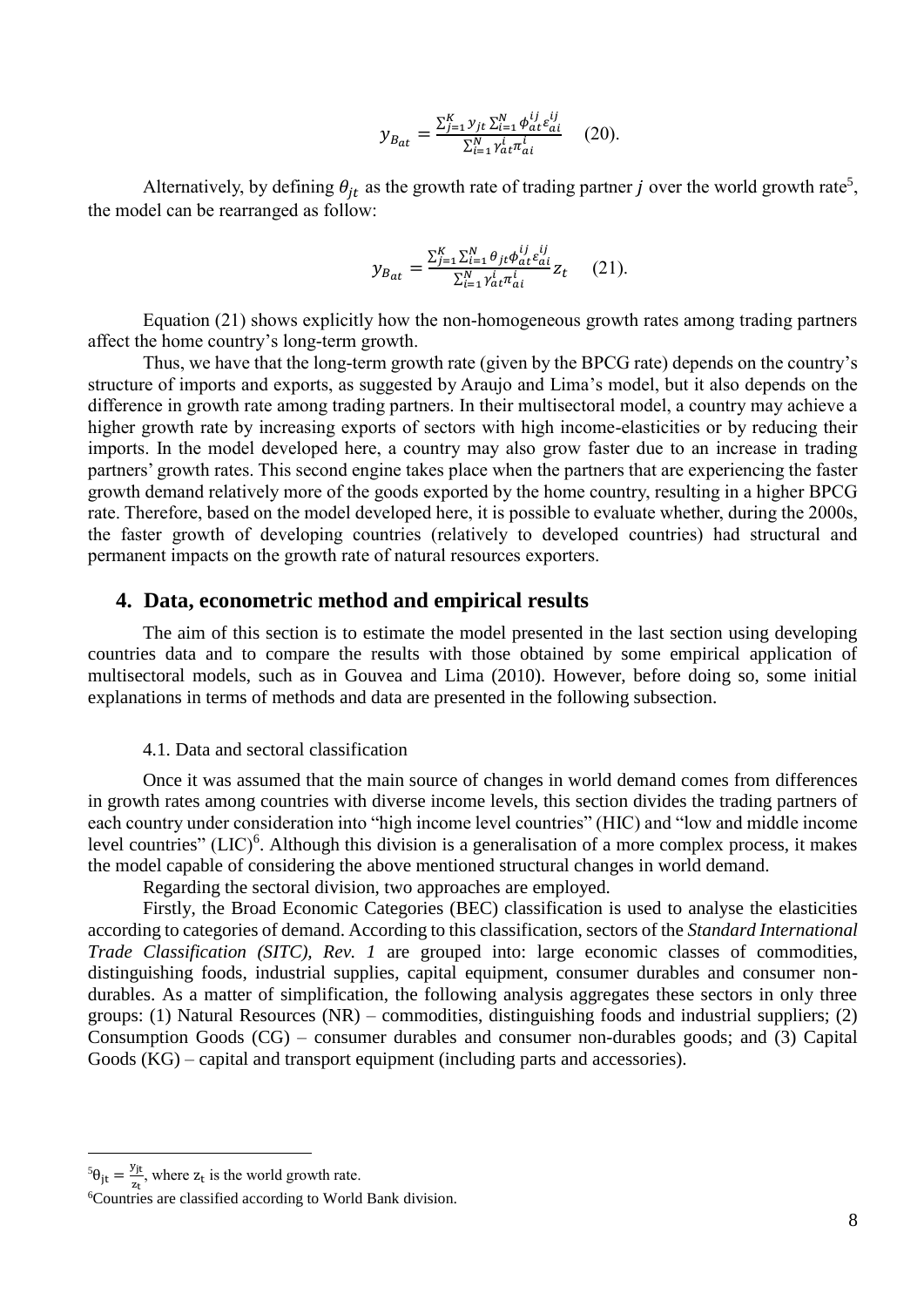Secondly, exports and imports are grouped into Primary Products (PR), Low-tech manufacturing (LT) and High-tech manufacturing (HT). This classification is based on the UNIDO (2013:205) classification for manufacturing activities (LT and HT), and PR encloses agriculture and mining.<sup>7</sup>

The analysis employed in this paper takes the largest economies of South American and South and East Asian countries. The South American countries are Argentina, Brazil, Chile, Colombia, Peru and Venezuela. The South and East Asian countries are Hong Kong, India, Korea, Malaysia, The Philippines, Singapore and Thailand<sup>8</sup>. China and Indonesia were excluded from the analysis because data are not available for the initial years. The source used for exports and imports data is the United Nations Commodity Trade Statistics (COMTRADE) database. These data (in *SITC, Rev. 1*) are available for several countries until 2014 but the initial year may differ among them. Hence, data before 1965 were not considered in this analysis. Furthermore, to avoid the impacts of the late 2000s international crisis, the income elasticities of demand are estimated using data until 2007.

Data in the COMTRADE database are available in U.S. dollars at current prices. Although other estimates of multisectoral Thirlwall's law did not take into account change in relative prices across sectors<sup>9</sup>, this procedure is necessary here because the functions of exports and imports in the model consider growth rates in constant prices, so that changes in relative prices could bias its results. Exports and imports of consumption goods and low-tech manufacturing were deflated using the price index of household consumption, whilst the price index of capital formation was used to deflate imports and exports of capital goods and high-tech manufacturing. Both indices are available in the *Penn World Table* (Feenstra *et al.*, 2013). Imports were deflated using each country's price indices, and exports were deflated using the US price indices<sup>10</sup>. Further, data on the exports and imports of natural resources and primary products were deflated using the free market commodity price indices, available in the *UNCTAD Statistic Database (UNCTAD-Stat)*. 11

Additionally, to obtain countries' and regions' GDP growth rates, the *World Development Indicators (World Bank)* is used. All series in this database may be used without further modifications once they are available from 1960 to 2011 in U.S. dollars at constant prices for all countries.

It is also important to note that although changes in exchange rates are not relevant to explaining the growth rates of trade flows in this model, it is desirable to use changes in real exchange rates while estimating income elasticities (McCombie, 1997). In order to do so, data from 1950 to 2010 for countries' GDP price indices are used. These data are available in the *Penn World Table* (Feenstra *et al.*, 2013).

Thereby, equations (22) and (23) are estimated to obtain the income elasticities of demand for imports and exports, respectively:

$$
ln(M_{ai}^i) = \pi_{ai}^i ln(Y_{at}) + \psi_{at} ln(RER_{at})
$$
 (22), and  

$$
ln(X_{ai}^{ij}) = \varepsilon_{ai}^{ij} ln(Y_{jt}) + \eta_{at} ln(RER_{at})
$$
 (23),

where *η* is the price-elasticity of demand for exports, *X* is the exports from country *a* to country *j*, and *RER* is country *a*'s real exchange rate to the U.S. . As the index *i* stands for sectors, and *j* stands for LIC and HIC, there will be nine specifications for each country under consideration: three of them coming from equation (2) and six of them coming from equation (23).

<sup>7</sup> Appendix A presents the classification employed in this analysis.

<sup>8</sup> Because the method employed in this work demands strongly balanced panels and some countries do not have data for specific years, some adjustments were made in the database before conducting the estimations: Indian imports in 1982, Peruvian exports and imports in 1981, Thai exports in 1988 and Venezuelan exports in 2007 were obtained by averaging previous and next years (in log).

 $\overline{9}$ Gouvea and Lima (2010), Romero, Silveira and Jayme Jr. (2011) and Tharnpanich and McCombie (2013) applied aggregate deflators as price deflators for sub-sectors in their classification are not available.

<sup>&</sup>lt;sup>10</sup> The choice of the US price indices relies on the assumption that their import prices are a reference to all other countries' export prices.

<sup>&</sup>lt;sup>11</sup> Appendix A presents details on the correspondence used to deflate these data.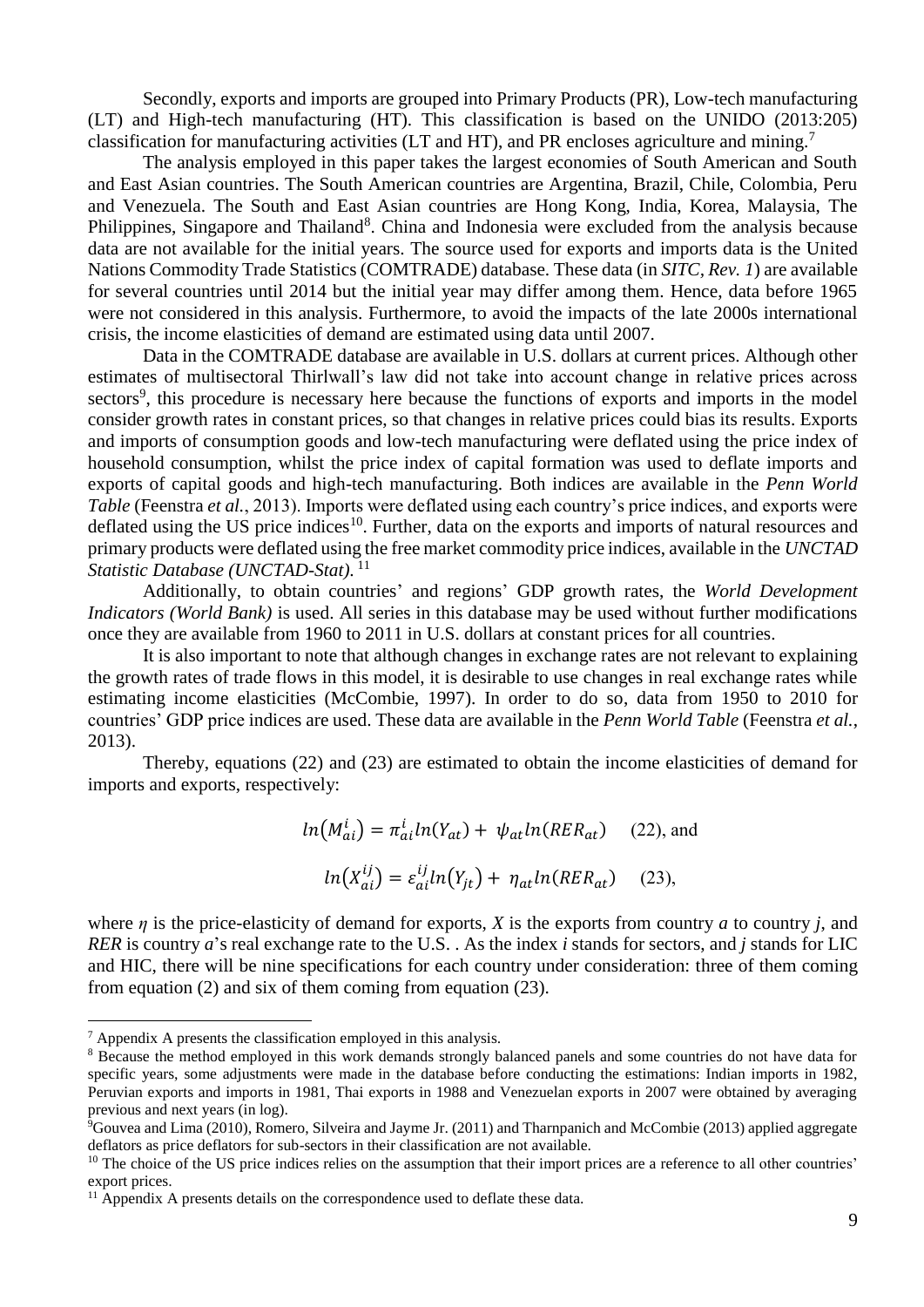#### 4.2. Applying the model to Brazil

As discussed in McCombie (1997), some series used in this model might have been generated by a non-stationary process, so that an estimation of these equations by Ordinary Least Squares (OLS) could be spurious. Therefore, the Augmented Dickey-Fuller (ADF) and the Phillips-Perron (PP) tests were used to investigate the presence of unit roots, and for the non-stationary variables, a Johansen's cointegration test was also conducted.

According to the tests results, two different strategies were employed in order to estimate the elasticities of interest<sup>12</sup>. First, for the variables (log-linearized) that proved themselves to be stationary, a basic OLS regression is applied. Then, in the cases where the unit root tests have indicated nonstationary variables, but the series are likely to co-integrate according to the Johansen test, an Error-Correction Mechanism (ECM) is estimated<sup>13</sup>.

For the case in which the series are non-stationary and do not co-integrate, some authors suggest the estimation of elasticities through the OLS method in first differences. However, according to McCombie (1997), this method is not useful because long-term relationship between variables is lost. Nevertheless, according to Johansen's test, all non-stationary variables proved to be co-integrated, showing that there is a long-term relationship between income growth and imports and exports, as expected.

Looking carefully into the estimated income elasticities of exports for Brazil (first two columns of Table 2) we see that the coefficients associated with capital and consumption goods are greater than the ones for natural resources regarding both groups of trading partners (LIC and HIC). This result suggests that for both groups of partners a more rapid growth accentuates more significantly the demand for non-resource based products. On the other hand, the difference between the two groups of countries demonstrates that they have different demand structures in their trade relationship with Brazil. Although a marginal increase in the LIC's growth rate stimulates the demand for natural resources and capital and consumption goods similarly (the difference between the elasticities is not statistically significant), a marginal increase in the HIC's growth rate stimulates these demands differently: capital and consumption goods grow significantly faster than natural resources (at the 1% level).

Furthermore, the last column of Table 2 shows that, for both consumption and capital goods, the Brazilian income elasticity of demand for exports to HIC is significantly higher than to LIC, whilst, for natural resources, it is significantly higher to LIC than to HIC.

| $10010 -$              | meonie chastientes of gemand |                     |           |                                   |
|------------------------|------------------------------|---------------------|-----------|-----------------------------------|
|                        | $\varepsilon^{LIC}$          | $\varepsilon^{HIC}$ | π         | $\epsilon^{HIC} - \epsilon^{LIC}$ |
| Natural Resources (NR) | $2.19***$                    | $1.36***$           | $2.34***$ | $-0.83***$                        |
|                        | (0.12)                       | (0.12)              | (0.34)    | (0.17)                            |
| Consumption Goods (CG) | $2.67***$                    | $3.53***$           | $3.41***$ | $0.86*$                           |
|                        | (0.38)                       | (0.28)              | (0.56)    | (0.47)                            |
| Capital Goods (KG)     | $2.70***$                    | $4.77***$           | $3.51***$ | $2.07***$                         |
|                        | (0.18)                       | (0.24)              | (0.66)    | (0.31)                            |
| $CG - NR$              | 0.48                         | $2.17***$           | 1.06      |                                   |
|                        | (0.40)                       | (0.31)              | (0.65)    |                                   |
| $KG - NR$              | $0.51**$                     | $3.41***$           | 1.16      |                                   |
|                        | (0.22)                       | (0.28)              | (0.74)    |                                   |

Table 2 – Income elasticities of demand – Brazil

\*: significant at 10% level; \*\*: significant at 5% level; \*\*\*: significant at 1% level.

<sup>&</sup>lt;sup>12</sup> Andersen (1993) adopted this procedure and it is discussed by McCombie (1997).

<sup>13</sup> Johansen's model and lags specification is based on Schwartz-Bayesian Information Criteria (SBIC), while the model and lags specification for the ECM estimation is based on SBIC and Log-Likelihood (LL).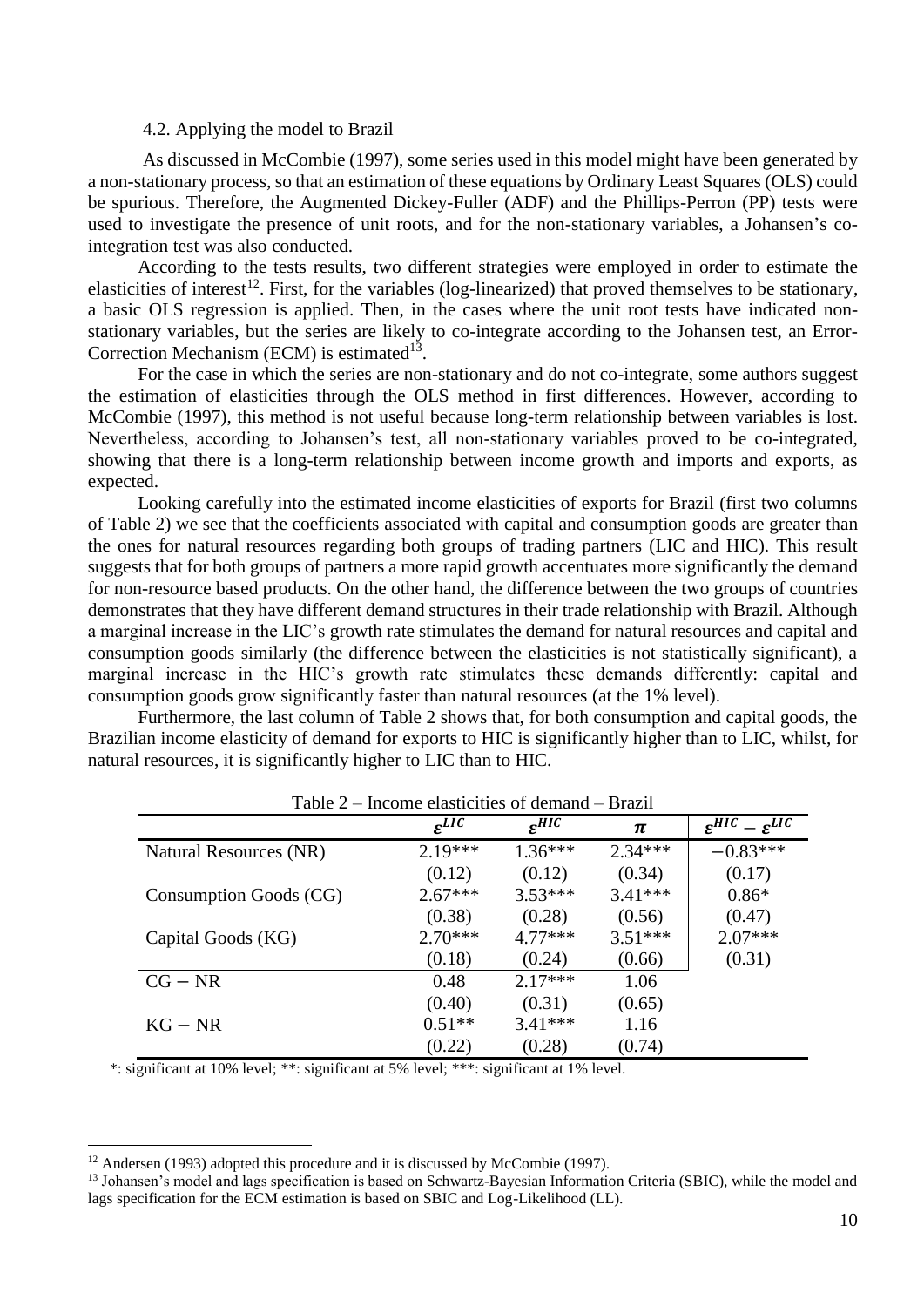Regarding NR exports, we have that if HIC's growth rate increases by 1 p.p., Brazilian NR exports would increase by only 1.36%, but, if LIC's growth rate increases by 1 p.p., Brazilian NR exports would increase by 2.19%. Thereby, once Brazil is predominantly an exporter of NR products, we shall conclude that the faster growth of LIC during the 2000s have significantly contributed to its total exports growth, and consequently to reducing the balance-of-payments constraints.

Taking the higher growth rate of LIC as permanent, and considering that this phenomena has resulted in an structural change in the world demand in favour of natural resources, it is now investigated whether the increase in the Brazilian growth rate during the 2000s is conjectural or due to this change in world demand and, consequently, in Brazil's balance-of-payments dynamics.

Notice that it is now possible to input these estimated income elasticities for Brazil into equation 4.10 in order to obtain Brazil's BPCG rate annually and its path over the period 1980-2010. This trajectory is plotted in Figure 1 together with actual GDP growth rate (five years moving average).



#### Figure 1 – Brazil: Actual and BPCG rates (1980-2011)

Once the BPCG models intend to predict countries' growth rates in the long run, the estimated BPCG rate path is expected not to predict the fluctuation of the GDP growth rate but to be a lot more stable. As we can see in Figure 1, during the 1980s and 1990s Brazil's actual GDP growth rate floats around the estimated trajectory, indicating that these short term fluctuations are likely to be conjectural. In the 2000s, however, the model was able to predict the actual growth rate's substantial increase (from around 2.5% to a peak of 4.0% in 2007), so that both series rise together. This outcome denotes that the faster growth in this last decade seems to be caused by a structural change, rather than better short-term economic scenery. Based on this work's approach, therefore, we may interpret such phenomena as a result of a better balance-of-payments condition, as Brazil's export structure is based on natural resources and LIC start growing faster during this same period.

Araujo and Lima (2007)'s multisectoral model (presented in Section 3) has also been applied to several developing countries (including Brazil) by Gouvea and Lima (2010). This empirical study has demonstrated that Araujo and Lima's model identifies the fall in Brazil's GDP growth rate during the 1990s as structural, explaining it by a drop in the estimated BPCG rate. According to Gouvea and Lima (2010), this downwards trajectory of the BPCG rate is because "the weighted elasticity of imports grew more than the weighted elasticity of exports over the period, which made for a fall in the ratio of trade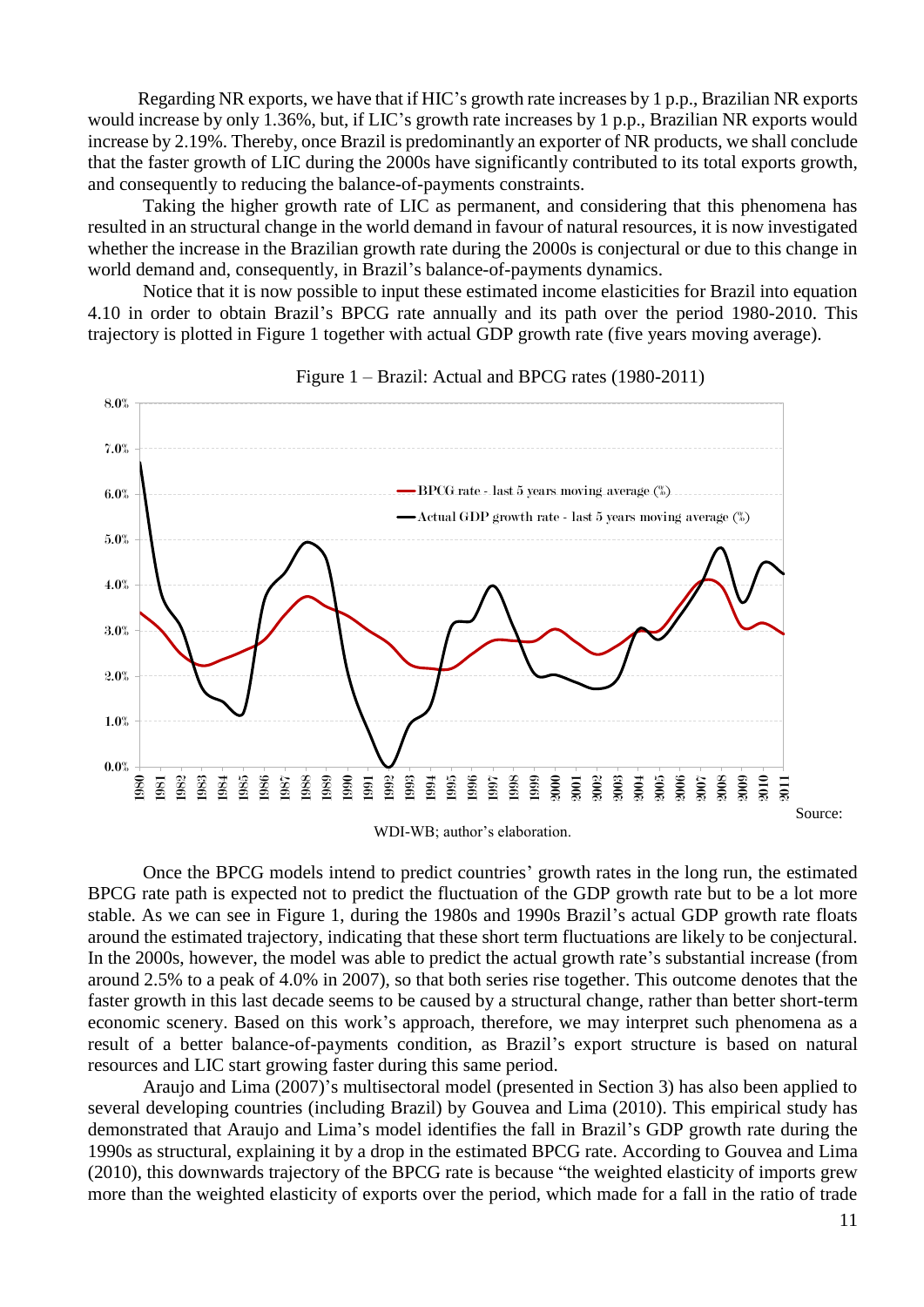income elasticities". It is important to note that the model developed here may also generate this same outcome, which arrives because both models divide the income elasticities in sectors. This division enabled the growth of high-tech imports (which have higher elasticities) during this decade to produce a drop in the income elasticities ratio, and thus in the calculated BPCG rate.

However, the events behind this drop in the long-term growth rate during the 1990s are distinct from the ones that took place in the 2000s. While the first structural change was mainly related to a change in the income elasticity of imports (due to the commercial openness in the early 1990s), the structural change in the 2000s was a consequence of the non-homogeneous growth among trading partners with different income elasticities. This second mechanism is not captured by Araujo and Lima (2007)'s approach.

In order to consider the impacts of this structural change in world demand the present model has also divided the income elasticities of exports by trading partners. By doing so, it is then possible to conclude that Brazil's growth in the 2000s was not only a consequence of the wealth effects of favourable terms of trade (such as identified in Canuto, Cavallari and Reis, 2013) but also caused by structural changes in the balance-of-payments dynamics.

Furthermore, the model developed here is also capable of decomposing Brazil's sources of growth into HIC's and LIC's contribution. Figure 2 shows the impact of the demand for Brazilian exports of each group of countries on the BPCG rate. The contribution of each group of country is obtained by considering equation (20) for two commercial partners, as follow:

$$
y_{B_t} = \frac{y_{jt} \sum_{i=1}^N \phi_t^{i \, \text{LIC}} \varepsilon_i^{i \, \text{LIC}}}{\sum_{i=1}^N \gamma_t^i \pi_i^i} + \frac{y_{jt} \sum_{i=1}^N \phi_t^{i \, \text{HIC}} \varepsilon_i^{i \, \text{HIC}}}{\sum_{i=1}^N \gamma_t^i \pi_i^i}
$$
 (24).

where the term in the left side presents the contribution of LIC for the Brazilian BPCG rate, and the term in the right side, presents the HIC's contribution. Because all countries are included in these groups, the BPCG rate is given by the sum of each contribution.



Figure 2 – Decomposition of Brazilian BPCG rate (Last 5 years moving average)

The figure shows that during the 2000s Brazil's BPCG rate has increased mainly due to LIC's demand growth. Looking at this decade, it is possible to see a clear upward trend between 2002 and 2008 when LIC's stronger demand for Brazilian exports affected Brazil's BPCG by 2.0 p.p. (LIC's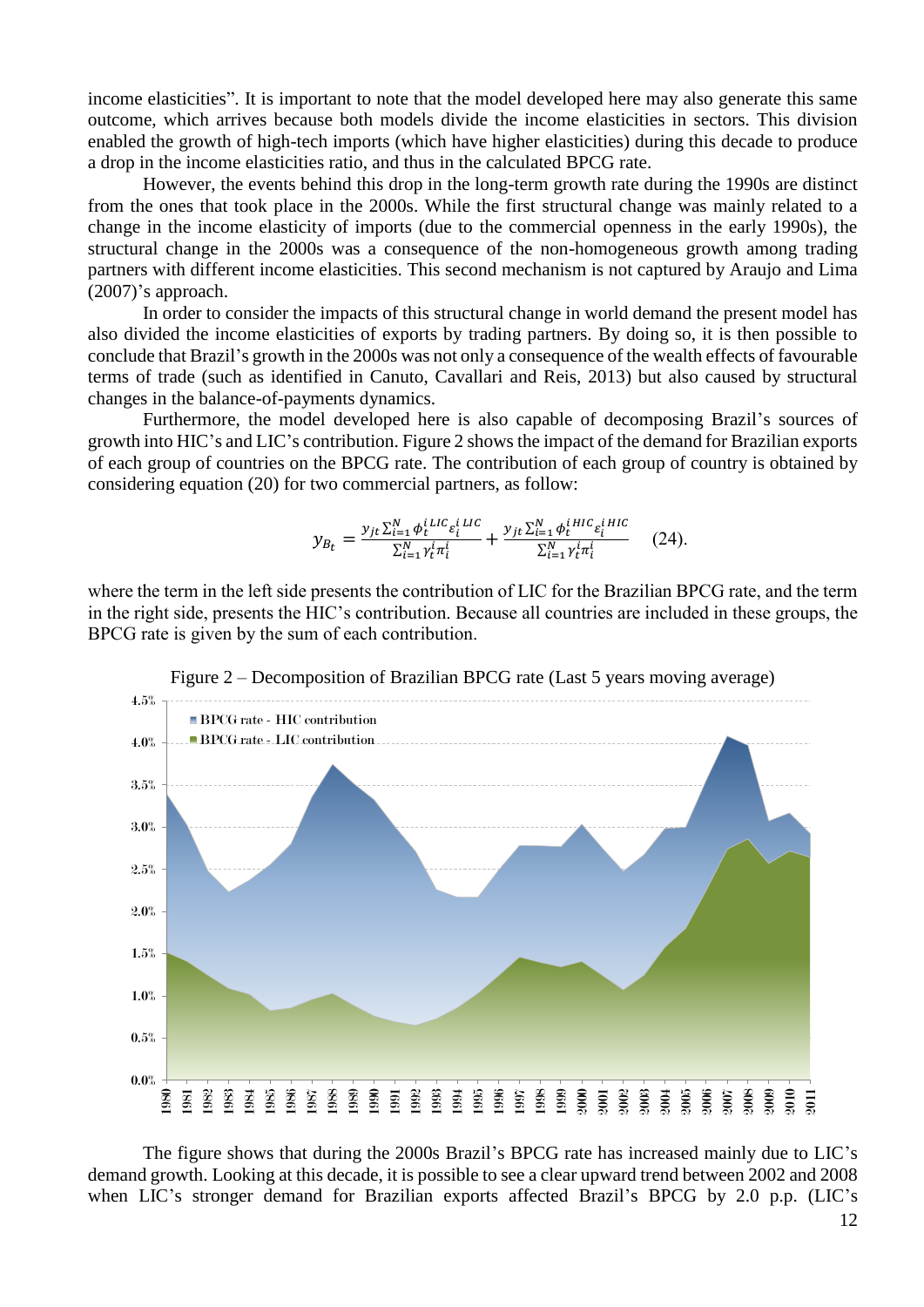contribution rose from 1.2% to 3.2%). Such growth in the BPCG rate was not even higher because HIC's contribution dropped from 1.3% in 2002 to 1.0% in 2008.

Additionally, Figure 2 evinces the negative impact of the international financial crisis on the Brazilian BPCG rate. From 2007 on, the HIC's growth rate has dropped significantly, leading to a decrease in the estimated rate. Although it does not mean that Brazil's actual growth rate is going to fall, the model indicates that, if the country keeps growing at the same rate as before the crisis, it might have difficulties in financing its imports and, eventually, face a balance-of-payments crisis.

#### 4.3. Applying the model to developing economies according to categories of demand

We have seen in the last subsection that the Brazilian faster growth in the 2000s was mainly due to a faster growth of LIC. However, because Brazil is a natural-resource exporter<sup>14</sup>, it is relatively more affected by a faster growth of LIC than economies that export other products predominantly. Thereby, as we are interested in the general impact of these structural changes on economic growth, this same model has been applied to a larger set of developing countries.

This empirical analysis is based on a 46 years (1962 to 2007) panel data for 13 countries (6 from South America and 7 from South & East Asia). Rather than estimating the income elasticities for each country separately through a time-series model, a long-panel data methodology is employed to estimate equations (22) and (23). This technique is preferable to analyse panels where both cross-section and time dimensions have a moderated size (Cameron and Trivedi, 2009:265-266), such as here.

Because in panels with a large number of periods the relationship between variables might be spurious, nonstationarity deserves attention. Hence, it is first desirable to investigate whether the timeseries are stationary, and, if not but they have the same integration order, whether they are cointegrated.

Once distinct unit root and cointegration analysis are employed according to cross-sections' dependence (CD), we start by applying the Pesaran (2004)'s CD test<sup>15</sup> to all series but high- and lowincome countries' GDP<sup>16</sup>. Nevertheless, every series has shown to be cross-sectional dependent at the 1% significance level, and hence, in order verify the presence of unit roots, the Pesaran (2007) stationarity test was employed to all. The Pesaran (2007) test considers CD through the inclusion of lagged differences in group-specific ADF regressions.

Because this test is very sensitive to number of lags and presence of trends, many specifications were considered. All series proved to be nonstationary (the null hypothesis of nonstationarity was not rejected) when trend is not included and at least one lag is included. However, when trend is included, results are somewhat controversial: the null hypothesis of nonstationarity was rejected for countries' GDP when three lags or less are included, as well as for natural resources imports and consumption goods exports to HIC when two lags or less are included. Thus, under a conservative approach, all variables but imports of natural resources and exports of consumption goods to high-income countries were considered to be nonstationary<sup>17</sup>.

Different methodologies were employed depending on the result of the unit root test. Firstly, for those series that do not present unit roots (imports of natural resources and exports of consumption goods

<sup>&</sup>lt;sup>14</sup>According to Canuto, Cavallari and Reis (2013) "[in the 2009-2011 period] the most important Brazilian exports are minerals (25.2 percent), foodstuffs (13.8 percent), and vegetables (12.3 percent)". Additionally, "Brazilian exports showed increased concentration for products in recent years. Commodity products gained significant relevance".

<sup>&</sup>lt;sup>15</sup> The advantage of the Pesaran (2004)'s CD test is that it can be performed for single nonstationary series, whilst Friedman's Chi-Square distribution and Frees's Q-distribution tests can only be used to analyse the residuals of stationary panel regressions.

<sup>&</sup>lt;sup>16</sup> High- and low-income countries' GDP are not tested for CD because they are not country-specific, and hence time-series analysis are employed rather than panel analysis. As presented in the last subsection, high-income countries' GDP presents stationarity according to PP but not according to ADF test, whilst low-income countries' GDP has shown to have one unit root according to both.

<sup>&</sup>lt;sup>17</sup> To those series analysed through time-series methods, the choice between ADF and PP tests was arbitrary depending on the series that is regressed to obtain the elasticity. In the case of the income elasticity of demand for CG exports, high-income countries' GDP was considered as stationary (following the PP test), whilst in the case of the income elasticities of demand for NR and KG exports, high-income countries' GDP was considered as nonstationary (following the ADF test).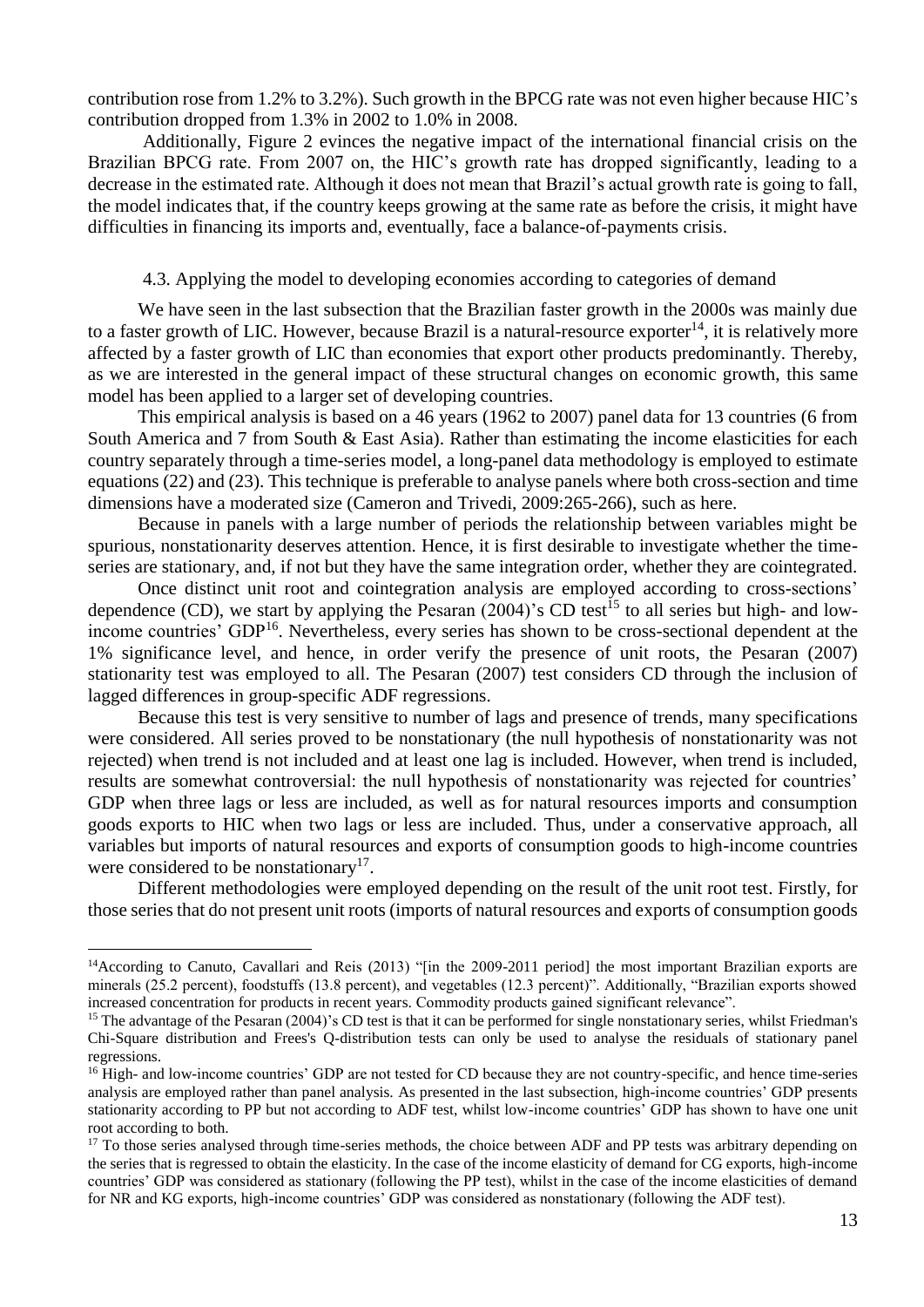to high-income countries), income elasticities of demand can be straightforward estimated through a stationary long panel GLS method assuming individual fixed effects and a panel specific AR(1) autoregressive structure. This technique was chosen over a traditional panel estimation because the requirements regarding the error's structure can be lessened, namely: (1) the error terms in the model may be correlated over countries and over time; and (2) the error do not need to be homoscedastic nor cross-sectional independent.

Secondly, for all others series, which were considered as nonstationary, multiple error correction based cointegration tests (Westerlund, 2007) were performed first. The Westerlund's cointegration tests allow for heterogeneity and dependence across the cross-sectional units. As the null hypothesis of noncointegration was rejected to all variables on at least one of Westerlund's tests, the possibility of a longterm relationship between exports or imports and income should be considered. Thus, the elasticities of import and export (the long-term relationship between these variables and income) were obtained through Panel Dynamic OLS (Kao and Chang, 2000) with lags and leads determined by Wald Chi-Squared Statistics. The advantage of this estimation method in comparison to the fully modified OLS (FMOLS) is that, for finite samples, the estimator's bias is reduced (Baltagi, 2013).

Table 3 presents the results for income elasticities of demand for exports, considering both the South American and the South & East Asian countries separately, and the whole sample.

| Table 5 – Estimated income elasticities of exports according to categories of demand |                      |                     |                     |                     |                      |                     |
|--------------------------------------------------------------------------------------|----------------------|---------------------|---------------------|---------------------|----------------------|---------------------|
|                                                                                      | <b>South America</b> |                     | <b>S&amp;E</b> Asia |                     | <b>All countries</b> |                     |
|                                                                                      | $\mathcal{E}^{LIC}$  | $\mathcal{E}^{HIC}$ | $\mathcal{E}^{LIC}$ | $\varepsilon^{HIC}$ | $\mathcal{E}^{LIC}$  | $\varepsilon^{HIC}$ |
| Natural Resources (NR)                                                               | 2.06                 | 1.45                | 2.95                | 2.02                | 2.63                 | 1.73                |
|                                                                                      | (0.17)               | (0.19)              | (0.26)              | (0.31)              | (0.18)               | (0.19)              |
| Consumption Goods (CG)                                                               | 2.89                 | 3.29                | 3.08                | 3.95                | 2.92                 | 3.56                |
|                                                                                      | (0.36)               | (0.30)              | (0.36)              | (0.15)              | (0.25)               | (0.14)              |
| Capital Goods (KG)                                                                   | 2.59                 | 3.38                | 4.61                | 6.00                | 3.93                 | 4.81                |
|                                                                                      | (0.28)               | (0.31)              | (0.40)              | (0.71)              | (0.34)               | (0.50)              |

Table 3 – Estimated income elasticities of exports according to categories of demand\*

 $(*)$  All results are statistically significant at the 1% level.

<u>.</u>

As is clear from Table 3, for South American and South and East Asian countries the income elasticities of exports tend to be higher in capital goods, and lower in natural resource products. The income elasticities of demand range from 1.45 to 2.95 for NR exports, from 2.89 to 3.85 for CG exports, and from 2.59 to 6.00 for KG exports. Thereby, an increase of the share of capital goods exports boosts these countries' BPCG rate. Moreover, similarly to the results obtained for Brazil (although in a lower scale), Table 3 shows that in both regions the income elasticities of natural resources is greater regarding exports to LIC than to HIC. It means that the demand for these products would expand relatively more in face of a faster growth of LIC than in face of a faster growth of HIC. In other words, although an increase in LIC's growth rate accentuates the demand for capital goods relatively more than the demand for natural resources, if HIC experience this same growth the accentuation in the demand for capital goods is even higher than the demand for natural resources.

Considering the weight of these sectors on total exports, we verify some differences between the weighted income elasticities of these two groups when comparing them in terms of the exports' destination. Asian countries present higher elasticities in their exports to HIC once they export capital and consumption goods predominantly. Therefore, their exports increase relatively more if HIC are growing faster than LIC. On the other hand, the opposite is valid in the case of South American countries. Because they export natural resources predominantly, their weighted income elasticities are higher to LIC than to  $HIC.<sup>18</sup>$ 

Furthermore, as LIC are growing faster than HIC since the early 2000s, this difference suggests that South American countries are benefiting from lower balance-of-payment constraints in the recent

<sup>&</sup>lt;sup>18</sup> In 2012, 66.1% of South American countries' exports were NR (on average), whilst they were only 15.6% of South & East Asian countries' exports.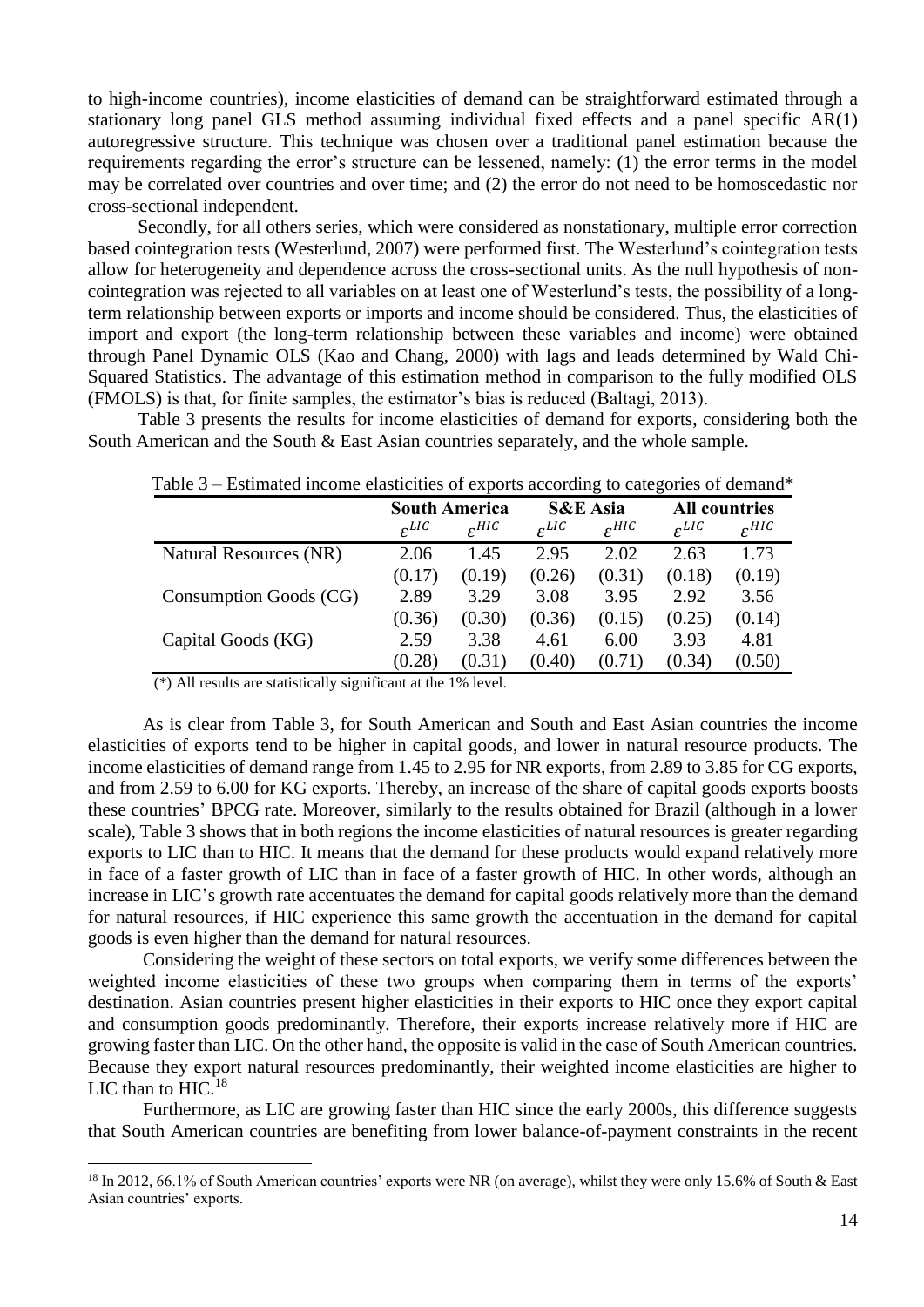period. As South American countries export predominantly natural resources, and the elasticities of these goods are higher to LIC than to HIC, a faster growth of LIC compared to HIC increases relatively more the demand for these goods. However, if LIC's growth rates drop, South American countries shall be the most affected economies.

Finally, by analysing the estimated income elasticities of demand for imports some relevant issues also emerge. Such results are shown in Table 4. We may notice that the elasticities of demand are higher for capital goods than for natural resource imports in both groups of countries, meaning that, on average, a faster growth of an Asian economy or of a South American economy, both increase the demand for capital goods most rapidly. This result corroborates Gouvea and Lima (2010)'s findings, where the authors conclude that "when the values of the income elasticities are compared among sectors of the same country, it seen that the technology sectors have higher income elasticities than the resourcebased sectors".

|                        | <b>South America</b> | <b>S&amp;E</b> Asia | <b>All countries</b> |
|------------------------|----------------------|---------------------|----------------------|
| Natural Resources (NR) | 1.65                 | 1.46                | 1.47                 |
|                        | (0.11)               | (0.04)              | (0.04)               |
| Consumption Goods (CG) | 1.84                 | 0.63                | 1.19                 |
|                        | (0.30)               | (0.20)              | (0.17)               |
| Capital Goods (KG)     | 1.36                 | 1.19                | 1.73                 |
|                        | (0.18)               | (0.18)              | (0.13)               |

Table 4 – Estimated income elasticities of imports according to categories of demand\*

(\*) All results are statistically significant at the 1% level.

Moreover, Asian countries' income elasticities for imports are lower than Latin American countries' elasticities, especially regarding capital and consumption goods. Due to this, South American countries' BPCG rates tend to be lower than the Asian countries' rates, once the accentuation of demand for imports in face of a faster growth is greater in South American economies than in Asian economies. Thereby, in order to boost their growth rate in the long run, South American countries must change their imports' structure (by reducing the share of capital and consumption goods) or, otherwise, they will need to rely on the high demand for their natural resources (which depends on LIC's relatively fast growth) to compensate their high income elasticities of imports.

#### 4.4. Applying the model to developing economies according to technologic intensity

The same methodology presented in the last subsection was employed here to estimate the income elasticities of demand for imports and exports according to sectors' technological intensity. First, series were tested for the presence of CD. According to Pesaran (2004)'s test, all series present CD, and thus they were tested for the presence of unit roots through the Pesaran (2007)'s test. According to this test, only PR and LT exports to HIC were pointed out as nonstationary. Hence, income elasticities of demand for PR and LT exports to HIC were estimated through a GLS fixed effects panel model, in which a panel specific AR(1) autoregressive structure was assumed, as well as heteroskedasticity and crosssectional dependence. For the remaining series, the Westerlund (2007) error correction based cointegration tests were performed, and, again, the null hypothesis of non-cointegration was rejected by at least one of the Westerlund's tests in all cases. Thereby, all income elasticities of demand for imports were estimated through a Panel Dynamic OLS, as well as the income elasticities of demand for exports to LIC and the income elasticity of demand for HT exports to HIC.

Table 5 presents the results of these estimations. Similarly to what has been found for NR, the results for PR show higher income elasticities of demand for exports to LIC than to HIC in all samples<sup>19</sup>. This outcome reinforces the relevance of the LIC's faster growth to explaining the increase in South American countries' growth rates during the 2000s. Because South America exports primary goods

<sup>&</sup>lt;sup>19</sup> Only for South & East Asia, this difference is not statistically significant at the 5% level.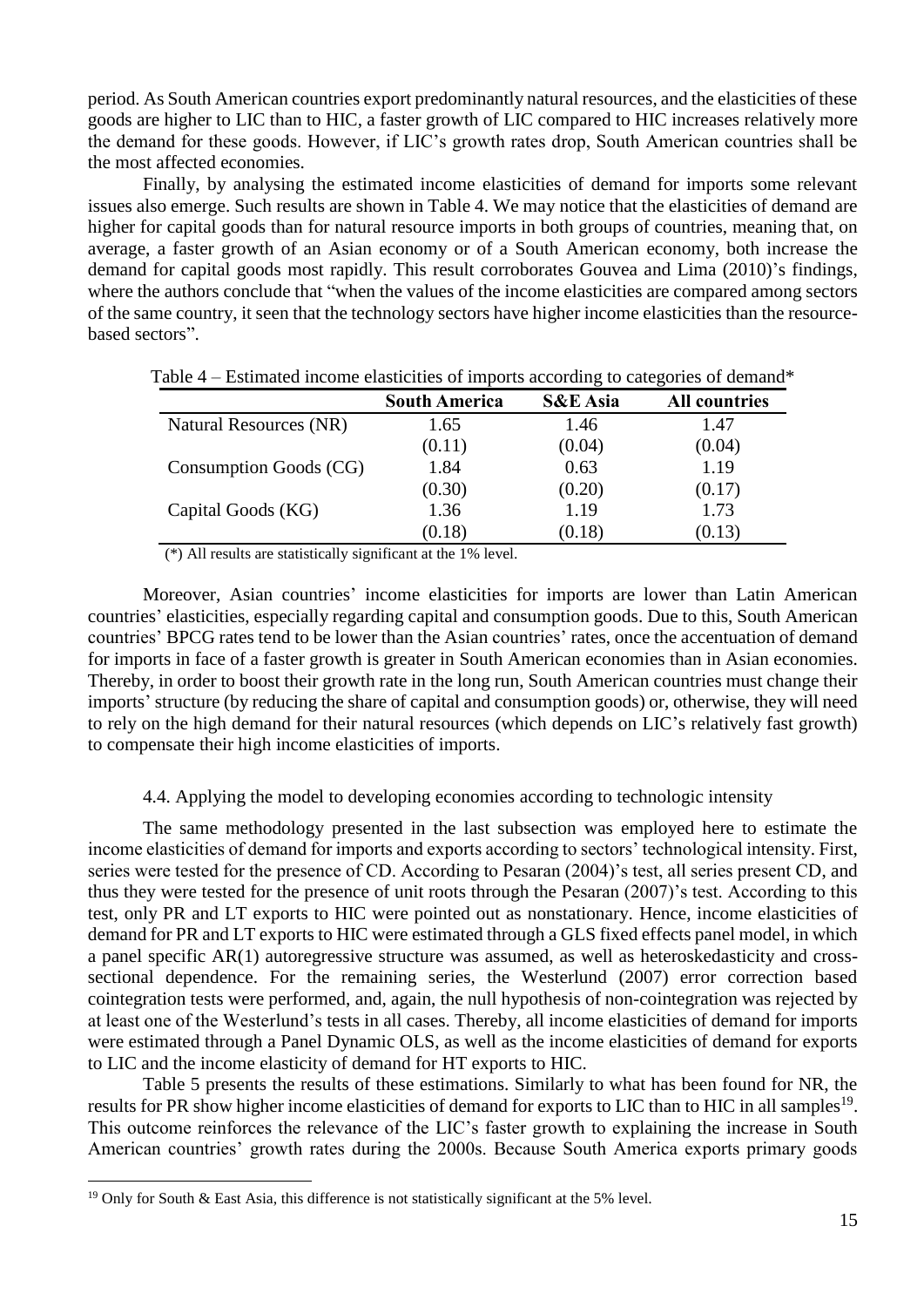predominantly<sup>20</sup>, a faster growth of LIC relatively to HIC positively impacts South American countries' weighted income elasticity and, consequently, their BPCG rates.

| Estimated mesmo ensitentes according to technologie michael |                      |                     |        |                     |                     |        |                      |                     |        |
|-------------------------------------------------------------|----------------------|---------------------|--------|---------------------|---------------------|--------|----------------------|---------------------|--------|
|                                                             | <b>South America</b> |                     |        | <b>S&amp;E</b> Asia |                     |        | <b>All countries</b> |                     |        |
|                                                             | $\varepsilon^{LIC}$  | $\varepsilon^{HIC}$ | π      | $\varepsilon^{LIC}$ | $\varepsilon^{HIC}$ | π      | $\varepsilon^{LIC}$  | $\varepsilon^{HIC}$ | π      |
| Primary                                                     | 2.11                 | 1.35                | 1.71   | 2.26                | 2.00                | 1.42   | 2.15                 | 1.51                | 1.54   |
|                                                             | (0.26)               | (0.14)              | (0.16) | (0.30)              | (0.15)              | (0.12) | (0.20)               | (0.09)              | (0.10) |
| Low-tech                                                    | 1.72                 | 0.83                | 1.32   | 2.26                | 2.09                | 1.64   | 2.04                 | 1.44                | 1.20   |
|                                                             | (0.16)               | (0.14)              | (0.16) | (0.25)              | (0.12)              | (0.09) | (0.16)               | (0.09)              | (0.08) |
| High-tech                                                   | 2.64                 | 3.14                | 1.61   | 4.21                | 5.22                | 1.69   | 3.52                 | 4.28                | 1.69   |
|                                                             | (0.24)               | (0.33)              | (0.21) | (0.34)              | (0.59)              | (0.12) | (0.26)               | (0.42)              | (0.11) |

Table  $5 -$  Estimated income elasticities according to technologic intensity\*

(\*) All results are statistically significant at the 1% level.

The income elasticities of demand for HT exports and imports are greater than the income elasticities for LT in all cases<sup>21</sup>, showing the importance of raising the share of HT in total exports and reducing the share of HT in total imports in order to increase BPCG rates. When elasticities of demand for HT are compared to elasticities of demand for PR, similar results are found: all income elasticities of demand for HT are higher than for PR, except regarding South America's imports<sup>22</sup>. Therefore, one may conclude that increasing the technological intensity of exports is crucial to reducing countries' balance-of-payment constraints, and, consequently, to guaranteeing high and sustained growth rates in the long run.

## **5. Concluding remarks**

1

As we have seen along the work, the world is facing important changes in terms of its structure of production, and it implies in a structural change in demand between countries. Although the worldwide growth rate has been shrinking since the 1990s, it is not a homogeneous fall. While highincome countries' growth rates have been decreasing, low and middle-income countries are experiencing a faster increase in their growth rates, particularly from the 2000s on. This non-homogeneous process of growing has relevant implications on the world structure of demand, and thus in the trade flows, because the demand of each of these groups of countries is different.

In this context, the multisectoral version of Thirlwall's model (Araujo and Lima, 2007) is combined with Thirlwall's multilateral version (Nell, 2003) in order to render the impacts of these structural changes in world demand as endogenous. The good predictability of the multisectoral BPCG model (Araujo and Lima, 2007) is difficult to be refuted, once it is very efficient at treating structural changes inside countries as endogenous. These model, however, were not able to capture the previously treated changes, once these changes affect both the importance of each trading partner in growing and the sectoral structure of exports. Whence, the model developed in this paper render these changes as endogenous by dividing the income elasticities of demand for exports between different trading partners and sectors. By doing so, the non-homogeneous growth rates across countries with different structures of demand are incorporated in the model, and thus the impacts of structural changes in world demand on countries' BPCG rates can be calculated explicitly.

Further, the central thesis that income elasticities of demand vary according to trading partners' income levels and that such differences are relevant in explaining countries' growth rates is corroborated by an empirical investigation for Brazil. Although the impact of a faster growth of LIC on Brazilian capital and consumption goods exports has shown to be lower to the impact of a faster growth of HIC, it increases the demand for Brazilian NR products 60% more. This fact helps understanding why natural-

<sup>21</sup> Only for South American import elasticities, this difference is not statistically significant at the 5% level.

<sup>&</sup>lt;sup>20</sup> Primary goods represented, on average, 54.9% of the South American countries' total exports in 2012 (UN-COMTRADE).

 $22$  Even though this difference is not statistically significant at the 10% level.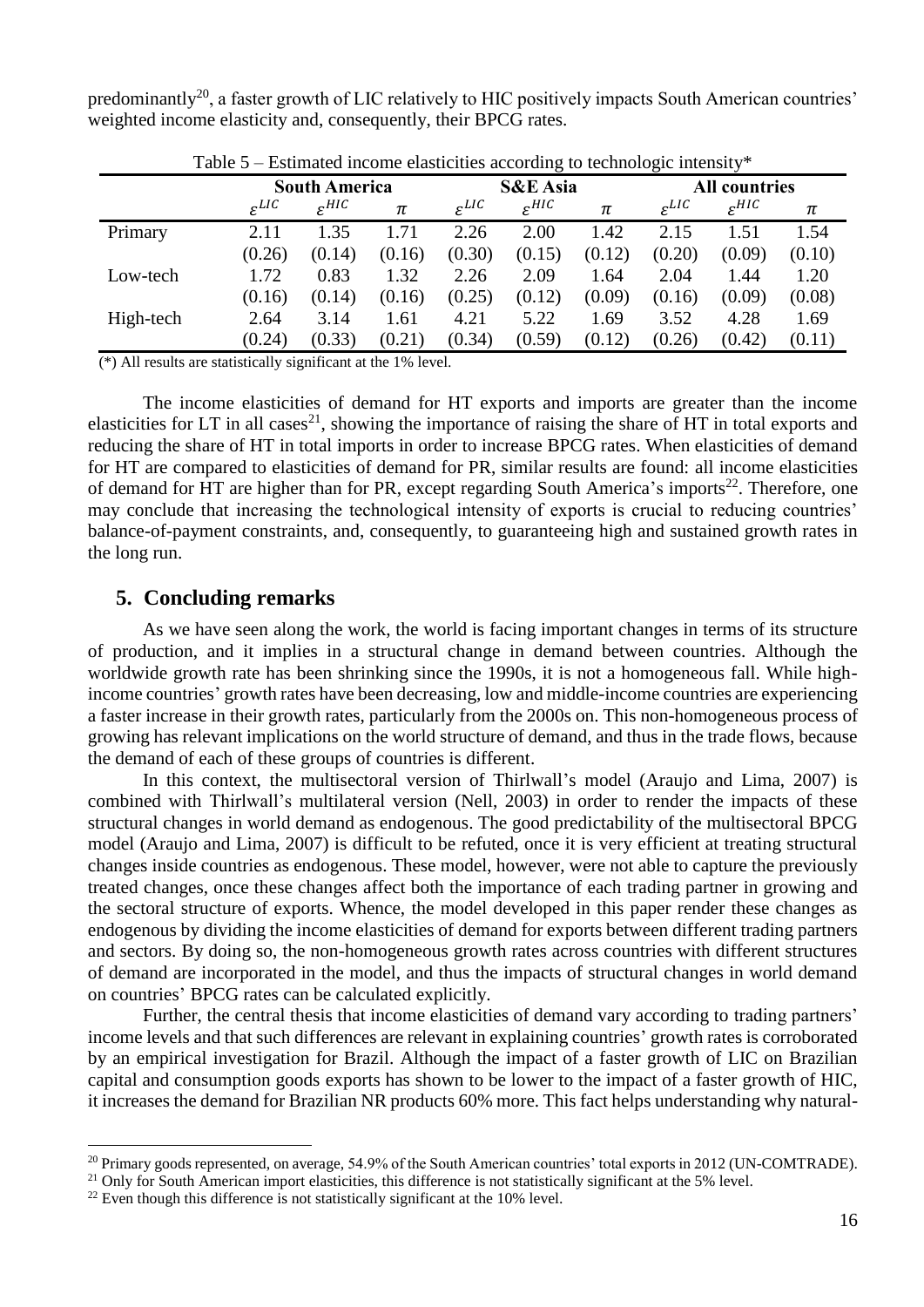resource exporters, such as Brazil, have been experiencing lower balance-of-payments constraints since the 2000s (when LIC start growing by 6.0% per year). This analysis, thus, suggests that these countries' higher growth rates in the last decade are not only due to a wealth effect caused by an increase on its terms-of-trade, but also due to a faster growth of LIC demand for natural resources.

When other developing economies are considered, however, the outcomes show that an increase of growth rates based on natural-resource exports might be unsustainable in the long run, once the income elasticities of demand for imports and for exports are higher for more technological advanced sectors. Because of that, structural changes in the composition of exports and imports turn into important determinants of the BPCG rate. This fact emerges because, although a country can achieve higher growth rates without facing balance-of-payments constraints if their trading partners are growing faster (such as Brazil during the 2000s), the share of capital and consumption goods exports must increase (or the share of the imports of these goods must decrease) in order to boost its growth rate in the long term without relying on its trading partners' growth.

As a final remark, it is highlighted that the contribution of this study on the importance of rendering structural changes in the world demand as endogenous in BPCG models does not deplete the subject. Hence, further studies are needed in order to fully understand the complexity of such changes and to what extent they are relevant in the long run. For example, if HIC's growth rates start increasing (or LIC's growth rates start decreasing), these structural changes will no longer be an issue, once the world growth would be homogeneous.

Likewise, as LIC are growing by 6.0% per year, their income elasticities are approaching HIC's as their income level increases, which tends to lower the relevance of non-homogeneous growth among countries. Thereby, in the present economic scenery, natural resource exporters could take advantage from lower balance-of-payments constrains (caused by the faster growth of developing countries) by shifting their structure of production towards more technological sectors. This is due to the fact that the increase of high-tech exports (and the decrease of high-tech imports) is the ultimately determinant of a country's growth rate in the long run.

## **References**

Andersen, P.S. (1993) The 45-Degree-Rule Revisited, *Applied Economics*, 25(10):1279-1284.

- Araújo, R.A. & Lima, G.T. (2007) A structural economic dynamics approach to balance-of-payments constrained growth, *Cambridge Journal of Economics*, 31(5):755-774.
- Baltagi, B.H. (2013) *Econometric Analysis of Panel Data*, Chichester, UK: John Wiley & Sons Ltd 5<sup>th</sup> Edition.
- Cameron, A. C. and P.K. Trivedi (2009) *Microeconometrics Using Stata*, College Station, Texas, US: Stata Press.
- Canuto, O., M. Cavallari & J.G. Reis (2013) Brazilian Exports: Climbing Down a Competitiveness Cliff, *Policy Research Working Paper*, The World Bank, 6302.

Cornwall, J. (1977) *Modern Capitalism*, Oxford: Martin Robertson.

- Dutt, A.K. (2003) Income elasticities of imports, North-South trade and uneven development. In: Dutt, A.K. & J. Ros, *Development Economics and Structuralist Macroeconomics: Essays in Honor of Lance Taylor*, Edward Elgar.
- Gouvea, R.R. & G.T. Lima, (2010) Structural change, balance-of-payments constraints, and economic growth: evidence from the multisectoral Thirlwall's Law. *Journal of Post-Keynesian Economics*, 33(1):169-204.
- Feenstra, R.C., R.Inklaar & M.P. Timmer (2013), *The Next Generation of the Penn World Table*, available for download at [www.ggdc.net/pwt.](http://www.ggdc.net/pwt)
- Kao, C. and M.H. Chiang (2000) On the Estimation and Inference of a Cointegrated Regression in Panel Data, *Advances in Economics*, 15:179-222.
- Lall, S. (2001) *Competitiveness, Technology and Skills*. Cheltenham: Edward Elgar Publishing.
- McCombie, J.S.L. (1993) Economic growth, trade inter-linkages and the balance-of-payments constraint, *Journal of Post Keynesian Economics*, 15(4):471-505.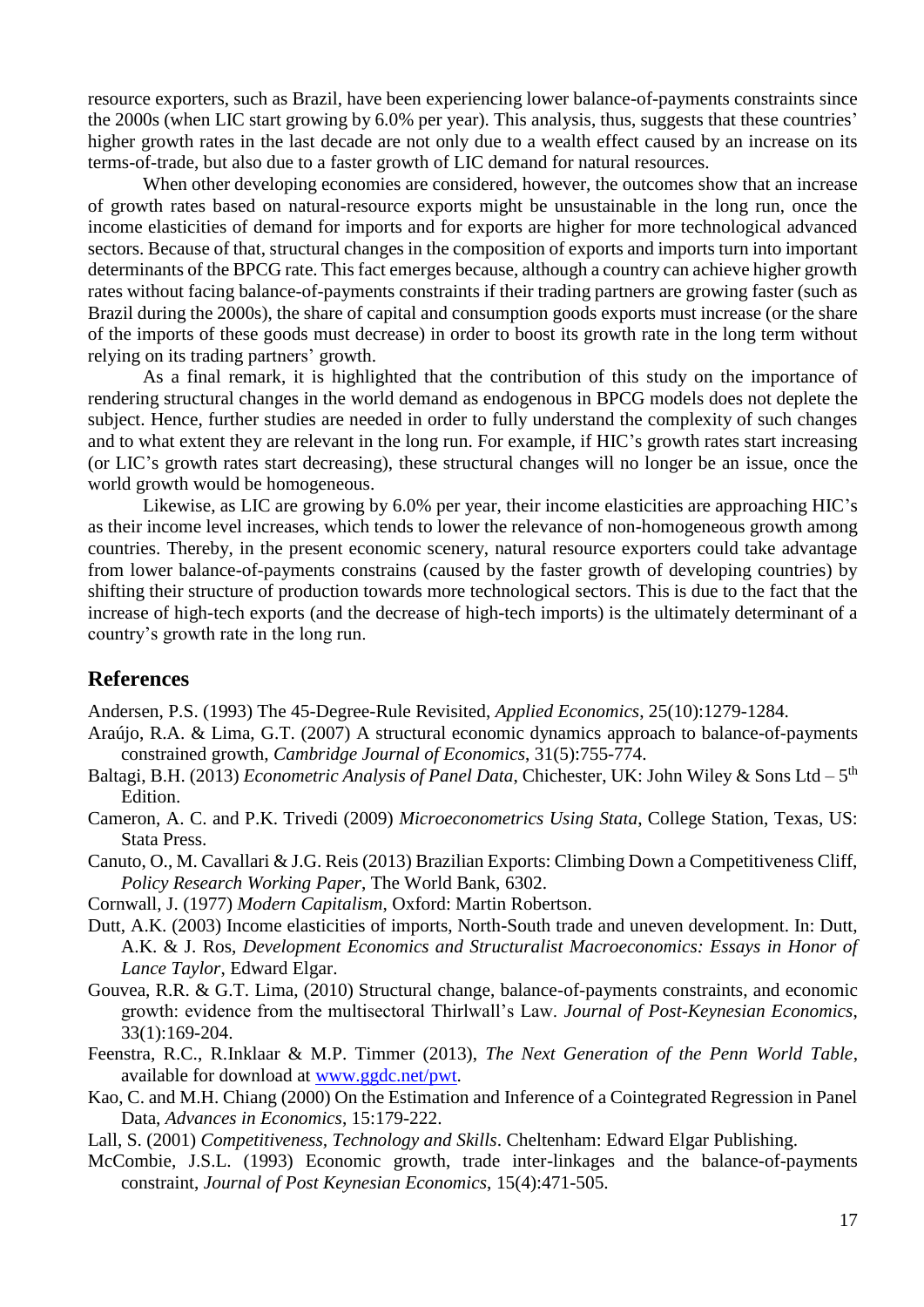- McCombie, J.S.L. (1997) On the Empirics of Balance-of-Payments-Constrained Growth. *Journal of Post Keynesian Economics*, 19(3):345-375.
- McCombie, J.S.L., & Roberts, M. (2002). The Role of Balance-of-Payments. In: Economic Growth. In Setterfield, M. (ed.), *The Economics of Demand-Led Growth*: Edward Elgar.
- McCombie, J.S.L. & Thirlwall, A.P. (1994) *Economic Growth and the Balance-of-Payments Constraint*. London: Macmillan Press LTD.
- McCombie, J.S.L. &Thirlwall, A.P. (2004) *Essays on Balance of Payment Constrained Growth: Theory and evidence*. London: Routledge Taylor & Francis Group.
- Moreno-Brid, J.C. (1998/1999) On the capital flows and the balance-of-payment constrained growth model. Journal of Post Keynesian Economics, 21(2):283-298.
- Nell, K. (2003) A Generalized Version of the Balance-of-Payments Growth Model: an application to neighbouring regions. *International Review of Applied Economics*, 17(3):249-267.
- Pasinetti, L.L. (1981) *Structural Change and Economic Growth*, Cambridge: Cambridge University Press.
- Pesaran, M.H. (2004) On the Estimation and Inference of a Cointegrated Regression in Panel Data, *CESifo Working Paper n. 1229*, available for download at: [https://ideas.repec.org/p/ces/ceswps/\\_1229.html](https://ideas.repec.org/p/ces/ceswps/_1229.html)
- Pesaran, M.H. (2007) A Simple Panel Unit Root Test in the Presence of Cross-Section Dependence, *Journal of Applied Econometrics*, 22:265-312.
- Romero, J.P., F. Silveira & F.G. Jaime Jr. (2011) Brazil: structural change and balance-of-paymentsconstrained growth, *CEPAL Review*, 105(4):173-195.
- Tharnpanich, N. & J.S.L. McCombie (2013) Balance-of-payments constrained growth, structural change, and the Thai economy, *Journal of Post Keynesian Economics*, 35(4):569-597.
- Thirlwall, A. P. (1979[2004]) The Balance of Payments Constraint as an Explanation of International Growth Rate Differences. In: McCombie, J.S.L. &Thirlwall, A.P. *Essays on Balance of Payments Constrained Growth: Theory and Evidence*. London: Routledge Taylor & Francis Group.
- Thirlwall, A. P. & Hussain, M. N. (1982) The Balance of Payments Constraint, Capital Flows and Growth Rate Differences Between Developing Countries, *Oxford Economic Papers*, New Series, 34(3):498-510.
- UNCTAD (2002) *Trade and Development Report*. Geneva: United Nations.
- UNIDO (2013) *Industrial Development Report. Sustaining Employment Growth: The Role of Manufacturing and Structural Change*, Vienna: UNIDO.
- Westerlund, J. (2007), Testing for Error Correction in Panel Data. *Oxford Bulletin of Economics and Statistics*, 69:709–748.